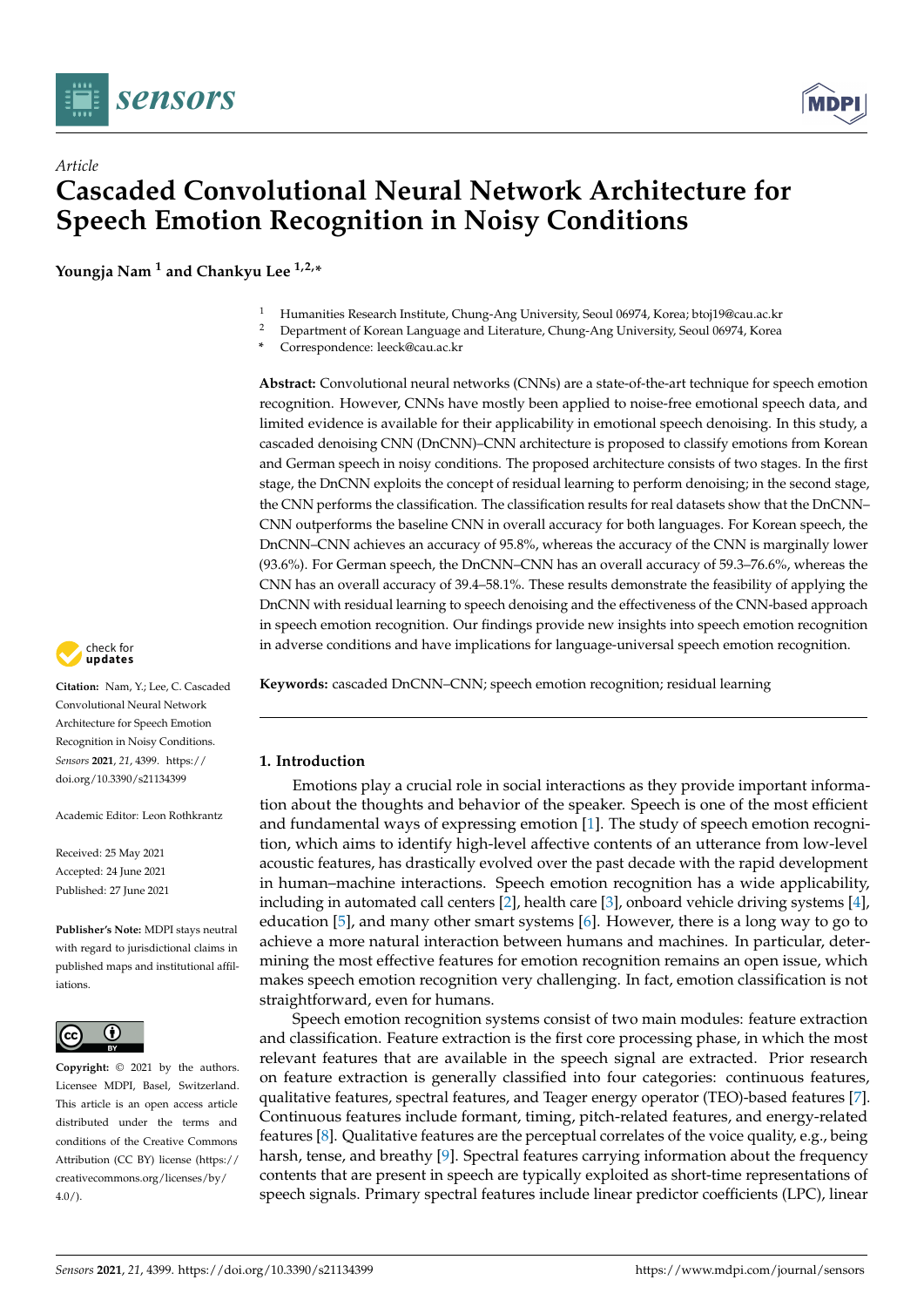predictor cepstral coefficients (LPCC), and mel-frequency cepstral coefficients (MFCC) [\[10\]](#page-14-9). TEO-based features, which are primarily employed in stress classification, include the TEOdecomposed FM variation, the normalized TEO autocorrelation envelope area, the criticalband-based TEO autocorrelation envelope area [\[11\]](#page-14-10), and temporal feature integration for capturing the temporal dependency of successive feature observations [\[12\]](#page-14-11).

Classification is the second core processing step in speech emotion recognition, in which the extracted features are mapped onto the relevant emotion classes. Previous studies have identified various classification algorithms to generate robust emotional features. Researchers have proposed support vector machines [\[13](#page-14-12)[,14\]](#page-14-13), Gaussian mixture models [\[15\]](#page-14-14), hidden Markov models [\[16\]](#page-14-15), artificial neural networks [\[17\]](#page-14-16), the K-nearest neighbor [\[18\]](#page-14-17), and binary decision trees [\[19\]](#page-14-18). These classifiers have demonstrated good emotion classification performance. However, these traditional approaches involve extracting well-established handcrafted features from signal cues, which typically requires significant human expertise and substantial effort. Furthermore, their performance varies widely across different speech databases.

Recently, deep learning has emerged as a promising research area in machine learning and has increasingly gained attention in various domains, including speech [\[20](#page-14-19)[,21\]](#page-14-20) and image recognition [\[22\]](#page-14-21); natural language processing [\[23\]](#page-15-0); and, more recently, speech emotion recognition [\[24–](#page-15-1)[26\]](#page-15-2). In particular, deep neural networks (DNNs) can learn high-level invariant features of the input signal from the raw data and provide a state-of-the-art classification performance [\[27](#page-15-3)[,28\]](#page-15-4). Jiang et al. [\[29\]](#page-15-5) proposed a hybrid DNN architecture to address the issue of heterogeneous acoustic features that usually degrade the classification performance in speech emotion recognition. This architecture focuses on extracting informative feature representations, which are fed into a fusion deep network, and then classified using a support vector machine. Recurrent neural networks (RNNs) can remember previous inputs in internal states and learn temporal contextual information; thus, they have shown improvements in terms of classifying emotion [\[30\]](#page-15-6).

Convolutional neural networks (CNNs) [\[31\]](#page-15-7) utilize a succession of layers of trainable convolution filters and optional pooling operations that are applied to local features. Although they were initially designed for computer vision tasks, CNNs have been efficient in recognition tasks of one-dimensional signals, such as audio [\[32\]](#page-15-8) and speech [\[33\]](#page-15-9). In [\[34\]](#page-15-10), one-dimensional CNN (1D CNN) and two-dimensional CNN (2D CNN) architectures outperformed standard feature-based classification and temporal feature integration methods in general audio classification. CNNs have also been effectively applied in speech emotion recognition tasks. Some studies have utilized CNN-based models trained on information generated from speech signals using spectrograms to extract high-level affective features [\[24,](#page-15-1)[35\]](#page-15-11). A unique architecture based on a merged CNN, with a 1D CNN branch and a 2D CNN branch, was proposed to learn high-level features from raw input signals and log-mel spectrograms [\[36\]](#page-15-12). The 1D CNN and 2D CNN are first trained; then, their learned features are repurposed and transferred to the merged CNN, which is subsequently fine-tuned. In another study [\[37\]](#page-15-13), both spectrogram and phoneme embedding features were used as the input of a multichannel CNN model to achieve a good result on the interactive emotional dyadic motion capture (IEMOCAP) corpus. A lightweight and efficient CNN-based architecture was also proposed to learn deep frequency features for speech emotion recognition [\[38\]](#page-15-14). In [\[39\]](#page-15-15), a CNN-based architecture was tested on the acted emotional speech dynamic database (AESDD) by analyzing the sequential time frames and its performance surpassed some existing techniques, which rely on handcrafted features. Very recently, Abbaschian et al. [\[40\]](#page-15-16) comprehensively and systematically reviewed major deep learning approaches employed in the speech emotion recognition research, combined with their associated speech databases. This review indicates that CNN-based approaches play an important role in speech emotion recognition.

Therefore, CNNs have proven to be powerful for a range of speech emotion recognition tasks. In a real scenario, human speech emotion perception typically involves listening to the background noise. However, CNNs have been applied mostly on speech databases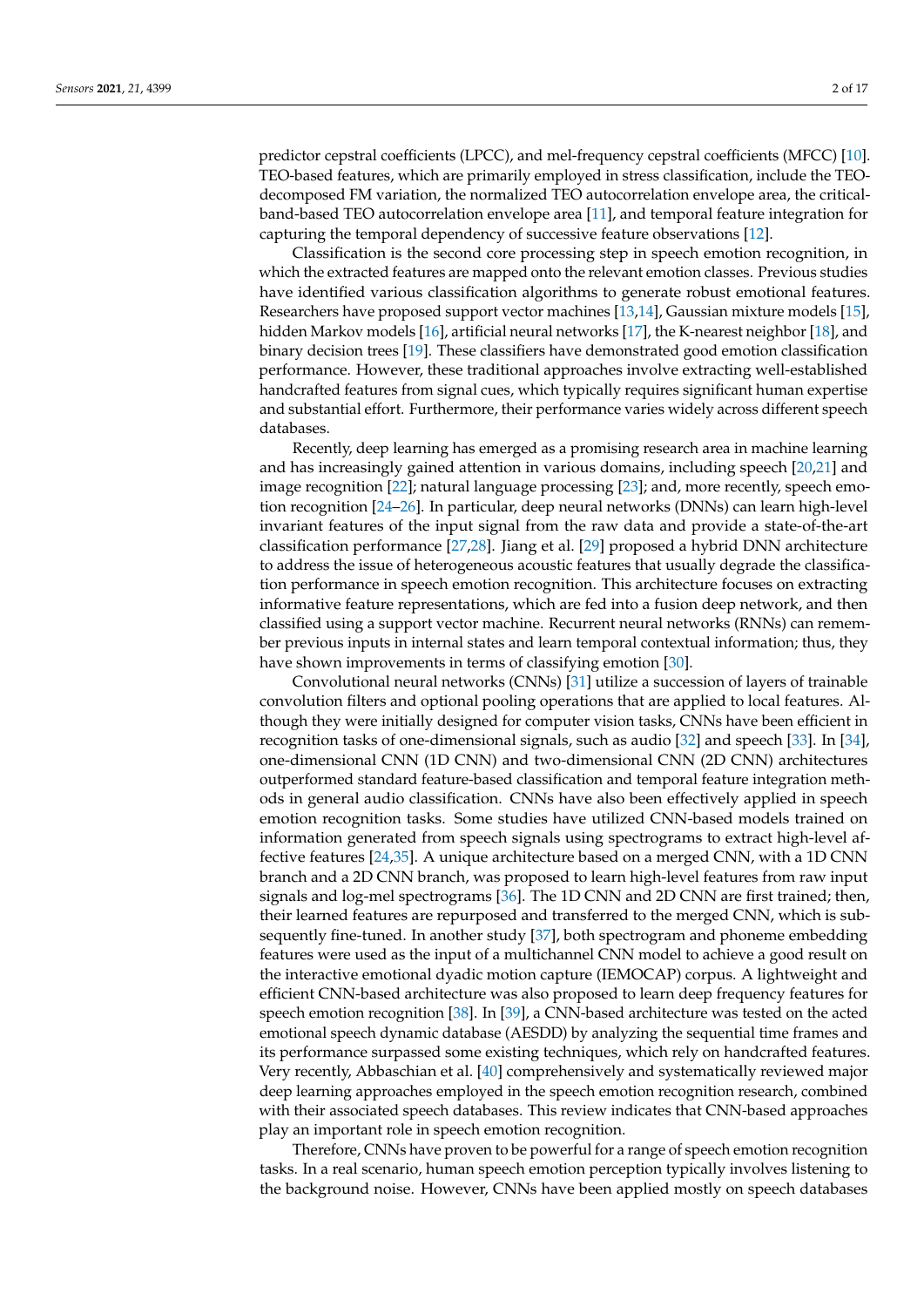that are recorded in a controlled environment. Consequently, it remains unclear whether CNNs are effective for the recognition of emotions in noisy speech. Meanwhile, CNNs have proven to be successful in performing image denoising [\[41\]](#page-15-17). Very recently, a denoising CNN (DnCNN) has shown promising results for removing environmental noise and enhancing the prediction accuracy to classify the defect patterns on semiconductor wafers [\[42\]](#page-15-18). To the best of our knowledge, DnCNN methods have not been evaluated in the speech domain. Furthermore, research on speech emotion recognition has focused on certain languages, such as English and German [\[43](#page-15-19)[,44\]](#page-15-20). To date, no prior studies have investigated the effectiveness of deep learning architectures, including CNN, in a Korean emotional speech database.

This study investigates the performance of a speech emotion recognition algorithm based on a DnCNN that is trained on a Korean emotional speech database. In particular, a cascaded DnCNN–CNN architecture was employed without using any traditional handcrafted features. For comparison, we investigated the performance of a baseline CNN model to further explore the capability of CNN-based architectures for speech signal denoising. The Korean database was recorded under less-controlled conditions and mixed with three types of environmental noise to simulate real-world listening situations. As the Korean database for this study contains a slight degree of noise, we also evaluated the proposed DnCNN–CNN alone on the original Korean database. This was done to further assess the effectiveness of the proposed classification method in recognizing emotions from noisy speech. In addition, we evaluated the proposed DnCNN–CNN on a popular German emotional speech database, EMO-DB. It was mixed with three types of environmental noise to further explore the feasibility of the DnCNN–CNN in emotion recognition for speech in another language. As for the Korean database, the CNN was also tested using the German speech database.

#### **2. Materials and Methods**

### *2.1. Database*

We assessed the effectiveness of the proposed cascaded DnCNN–CNN architecture and the baseline CNN architecture using two speech emotional databases: the newly developed Chung-Ang database of Korean emotional speech (CADKES) and the Berlin Emotional Speech Database (EMO-DB) [\[44\]](#page-15-20).

CADKES: Owing to the lack of an available Korean emotional speech dataset for this type of research, we created a dataset. Twenty-six actors (13 males and 13 females; mean age: 23.2 years; range: 19–27 years) were individually recorded in a less-controlled condition at Chung-Ang University (CAU). The actors were recorded in the presence of background noise. All actors were undergraduates of the Department of Theatre at CAU and native Korean speakers. The recordings were made using a Rode USB microphone (Model Podcaster, RODE, Sydney, Australia), which was placed approximately 20 cm from each speaker. The computer had a 16-bit audio resolution, and the software program Praat [\[45\]](#page-15-21) was used with a sampling rate of 44.1 kHz. The recordings were later down-sampled to 16 kHz. All actors produced 52 short sentences, which consisted of 40 declarative sentences and 12 interrogative sentences. The sentences contained a full set of Korean phonemes and were each uttered with five emotional intentions: neutral, happiness, sadness, anger, and fear. This resulted in 6760 sentences (26 actors  $\times$  52 sentences  $\times$  5 emotions). The Korean sentences were presented to 10 native Korean-speaking listeners for intellectual evaluation; all were determined to be intelligible. However, some recordings contained a slight level of ambient noise.

EMO-DB: The Berlin Emotional Speech Database (EMO-DB) in German is one of the most popular databases in speech emotion recognition. This database was collected from ten professional actors (five males) who were asked to express the given text (five short and five longer sentences) with seven emotions: neutral, happiness, sadness, anger, fear, disgust, and boredom. The recording occurred in an anechoic room at the Technical University of Berlin. A human perception test with 20 German listeners was conducted to ensure the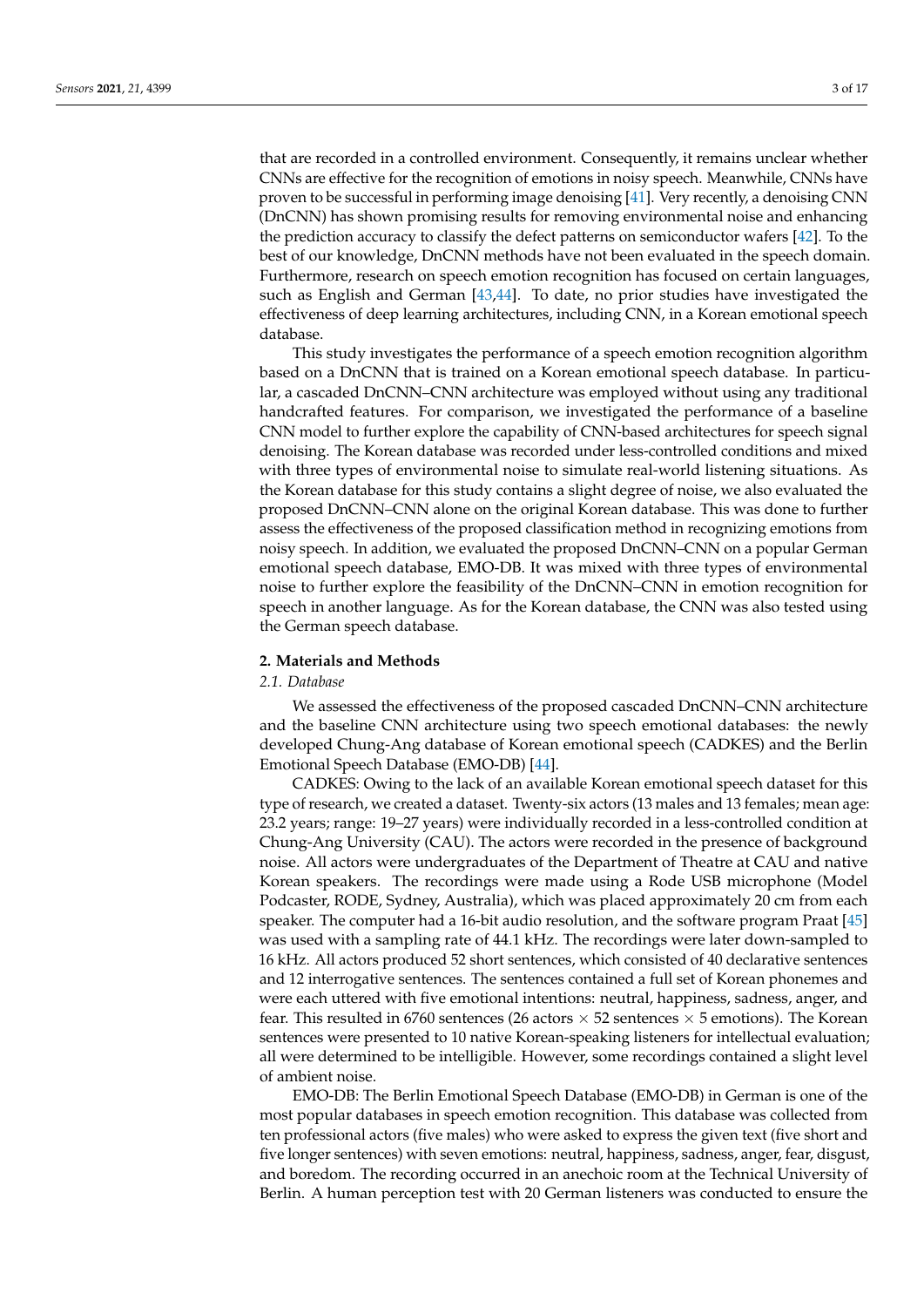emotional quality and naturalness of the recorded utterances. The EMO-DB consisted of 535 utterances that had an emotion recognition accuracy exceeding 80% in the perception test. Within the database, the seven emotions were not equally distributed. There were 79 neutral instances, 71 instances of happiness, 62 instances of sadness, 127 instances of anger, 69 instances of fear, 46 instances of disgust, and 81 instances of boredom.

# *2.2. Noise Materials*

The present study was designed to evaluate the effectiveness of the DnCNN under a real-world noise environment. To simulate noise-corrupted speech signals, we employed the Diverse Environments Multichannel Acoustic Noise Database (DEMAND) [\[46\]](#page-15-22), which provides a set of recordings of environmental noise in a variety of indoor and outdoor settings. The DEMAND recordings were performed with a 16-channel planar array of microphones and a target length of 5 min. In this study, three types of indoor noise were selected: cafeteria noise recorded in a busy office cafeteria (PCAFETER), train station noise recorded in the main transfer area of a busy subway station (PSTATION), and subway noise recorded in a subway (TMETRO). Subsequently, the three types of noise were added to the utterances of CADKES and EMO-DB. The signal-to-noise ratio (SNR) was set to 10 dB. Each speech database was mixed with the three types of environmental noise. This mix can be expressed as  $z = (1 - w)x + wy$ , where x is the original audio signal, y is the environmental noise signal, and w is a weighting parameter.

### *2.3. Spectrogram Generation*

A spectrogram is a 2D visual representation of the spectral density of an audio or speech signal (1D) as it varies with time at different frequencies. It has been demonstrated to be highly appropriate for converting a 1D speech-signal-based representation into a 2D CNN representation [\[47](#page-15-23)[,48\]](#page-16-0). As the present study is concerned with learning highlevel features directly from speech signals using a 2D CNN-based architecture without considering handcrafted features, a spectrogram was used as input data to the 2D CNN.

The spectrogram was implemented using a short-term Fourier transform (STFT). The STFT first segments a long-time speech signal into overlapping shorter frames of equal length and then is separately applied on each frame. This reveals the Fourier spectrum on each frame. The Fourier transform provides not only the frequencies present in the signal, but also the magnitude of each frequency. In brief, the spectrogram is the output of the STFT, in which the horizontal axis represents the time, and the vertical axis represents the frequency of each frame. When considering the spectrogram, the darker the color is, the higher the magnitude at a particular time–frequency point is. The spectrogram has been used extensively in speech signal analysis, including speech emotion recognition. In this study, the spectrograms were extracted with a size of  $256 \times 256$ , and they had a  $50\%$ overlap.

#### *2.4. CNN*

CNNs feature a multilayer feedforward architecture that typically consists of alternating convolutional and pooling layers followed by fully connected layers. The convolutional layer is a fundamental component of the CNN architecture, in which the feature extraction is performed by moving a predefined number of filters along the input. The pooling layer simplifies the output from the convolutional layer and achieves spatial invariance by down-sampling the resolution of the features. Pooling significantly reduces the computational parameters, thereby reducing the network computations. The most popular pooling algorithm is max pooling, which maintains the maximum value among the generated features and discards the others in the pooling region. The output feature maps of the pooling layer are connected to one or more fully connected layers, in which every input in one layer is connected to every output in another layer. The fully connected layer extracts the global features from the local convolutional features and performs classification on the extracted features.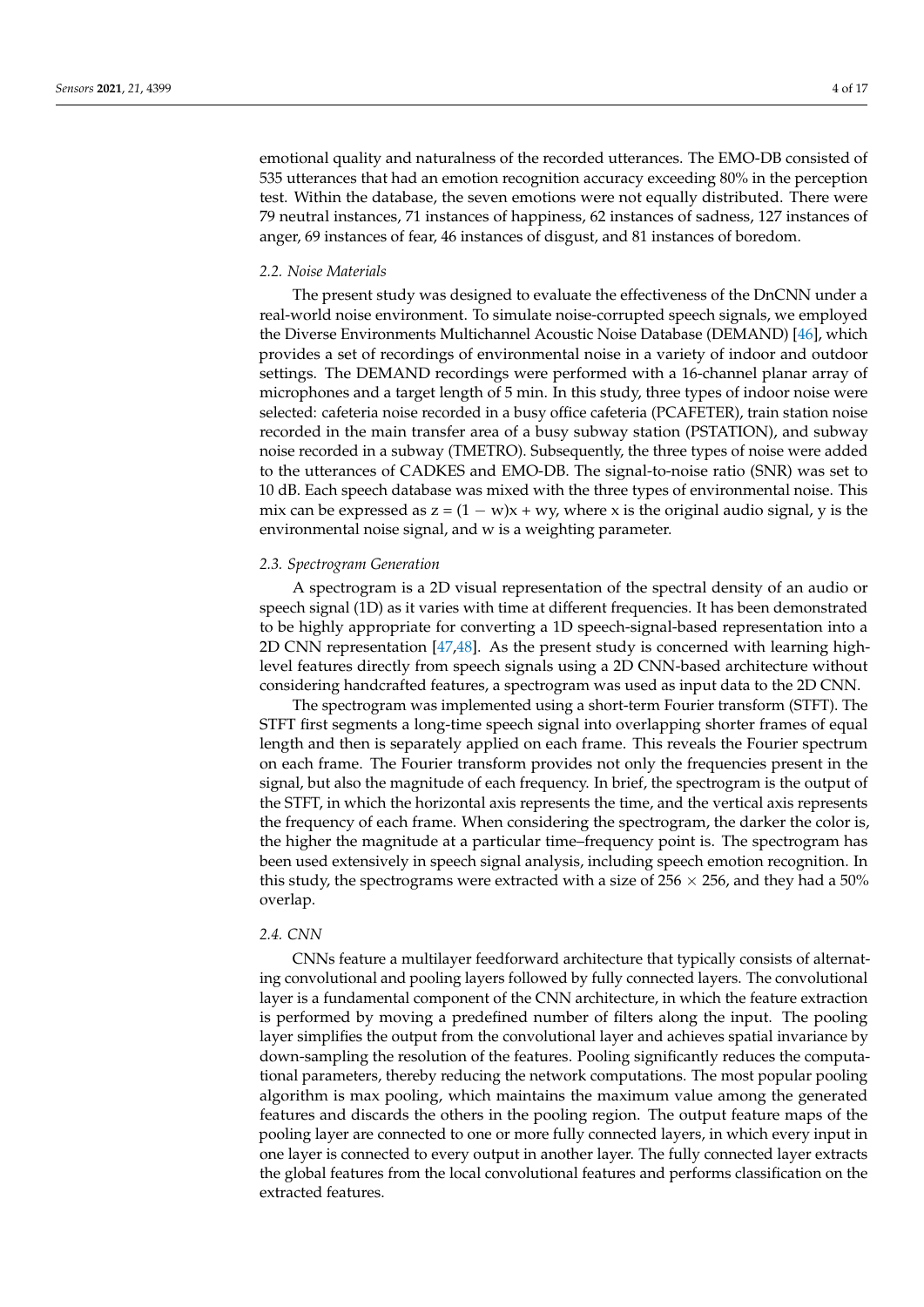# *2.5. Residual Learning*

The success of CNNs has been primarily attributed to the stacking of the distinct types of layers. The general concept behind their function is that the CNN layers progressively learn more abstract and complex features. Apparently, it is reasonable to assume that, as the network goes deeper, its accuracy improves. However, empirical evidence shows that with an increasing network depth, the accuracy becomes saturated or even degrades rapidly owing to the notorious vanishing gradient problem.

The residual learning framework was initially developed to address this performance degradation problem in image recognition [\[41\]](#page-15-17). Within the framework, the layers are reformulated for learning residual functions with respect to the layer inputs, rather than learning the unreferenced functions. The formulation of residual learning is as follows:  $r = y - x$ , where *y* and *x* are assumed to denote the underlying desired mapping and inputs to a few stacked layers, respectively. These stacked layers are hypothesized to approximate the residual function *r*, rather than *y* [\[41\]](#page-15-17). Then, the original function becomes  $\hat{x} = r + x$ . The residual learning approach achieves a good performance for denoising tasks by effectively resolving the vanishing gradient and the degradation problem [\[49\]](#page-16-1).

#### *2.6. Denoising CNN*

The concept of residual learning was subsequently adopted in the DnCNN for image denoising [\[50\]](#page-16-2), which led to a significant increase in the advanced performance. The residual image learning strategy,  $r = y - x$ , fits the residual image  $r$  more quickly than the clean image *x* [\[51\]](#page-16-3). Subsequently, the modified residual learning strategy,  $x = y+r$ , where *r* is targeted for our noise-removal method, is finally applied to the DnCNN to directly estimate the noise present in the input image.

Most recently, Chae and Bae [\[42\]](#page-15-18) exploited a cascade of the DnCNN with residual learning and a CNN for identifying wafer map defects. These can be caused by dust in a cleanroom and/or by problems in the fabrication process or human error. The results showed that the residual-learning-based DnCNN outperformed the baseline CNN by 10%. As an attempt to extend the cascaded DnCNN–CNN architecture to speech denoising, we can extend the concept of residual learning to emotional speech. Accordingly, we adopted the following loss function [\[52\]](#page-16-4).

$$
l(\theta) = \frac{1}{2N} \sum_{i=1}^{N} ||R(y_i; \theta) - (y_i - x_i)||^2
$$
 (1)

where *N* is the number of noisy speech patches and  $R(y_i;\theta)$  is the residual mapping function. *θ*, *y<sup>i</sup>* , and *x<sup>i</sup>* denote the parameters of the proposed network, the noisy speech patch, and the clean speech patch, respectively.

### *2.7. Network Architecture*

Figure [1](#page-5-0) presents a block diagram of the proposed cascaded DnCNN–CNN architecture for emotional speech recognition. The cascaded architecture consists of two stages. The first stage is the denoising stage, in which the denoised spectrograms are generated by removing the noise from the noisy speech signals. Figure [2](#page-5-1) shows the original and denoised sample spectrograms of an utterance in the Korean emotional speech database. The second stage is the classification stage, in which the CNN classifier recognizes the emotional states. Notably, this classifier serves as the baseline for comparison purposes.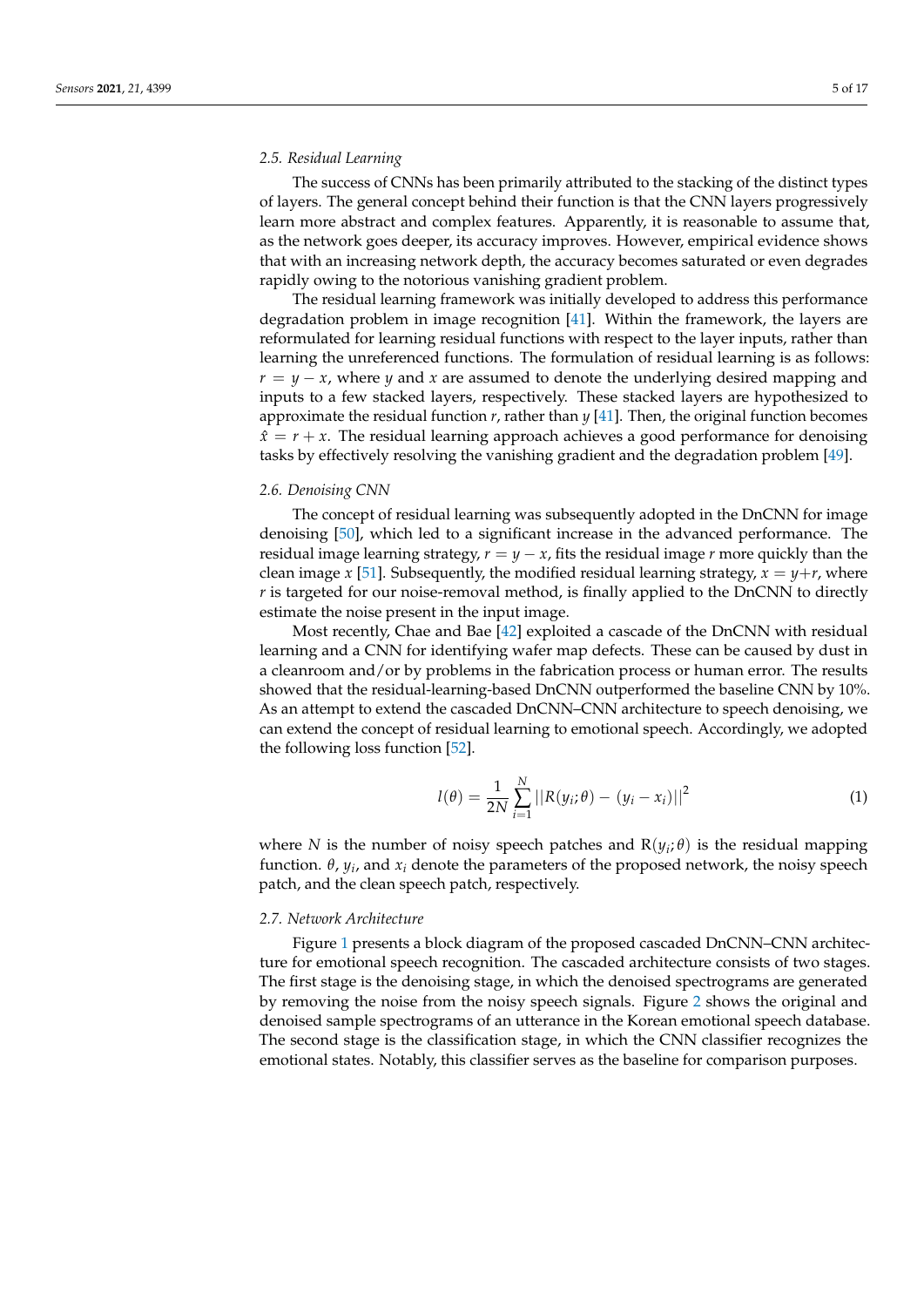<span id="page-5-0"></span>

The second stage is the classification stage, in which the CNN classifier recognizes the

**Figure 1.** Block diagram of the proposed DnCNN–CNN architecture. **Figure 1.** Block diagram of the proposed DnCNN–CNN architecture. **Figure 1.** Block diagram of the proposed DnCNN–CNN architecture.

<span id="page-5-1"></span>

 $\frac{1}{1}$  is similar to the inner to that is similar to that used in a previous in a previous  $\frac{1}{1}$  is similar to that used in a previous in a previous in a previous in a previous in a previous in a previous in a prev Figure 2. Sample spectrograms of an utterance in the Korean emotional speech database: (a) Original spectrogram; (**b**) Denoised spectrogram.

This study employed a network architecture that is similar to that used in a previous investigation [42]. Tabl[e 1 p](#page-15-18)rovide[s a](#page-6-0) detailed description of our proposed network des investigation [iii]. Batch i provides a detailed decemption or our proposed in architecture. The input of the network is a  $256 \times 256$  spectrogram that is generated from noisy emotional speech signals. The residual learning stage consists of four convolutional inputs of each layer [\[53\]](#page-16-5). During this residual learning stage, denoised spectrograms are generated by removing the noise from the noisy speech signals. ers. Batch normalization layers are used after the convolutional layers to normalize the layers. Batch normalization layers are used after the convolutional layers to normalize the

**Lawrence Construction** Superstanding Size of Tour Local Convocational Tay Cro, Tour La one flattened layer, one dropout layer, and two fully connected layers. All convolutional<br>
and the proposed case of the proposed case of the proposed of the proposed case of the proposed case of the pr  $\frac{1}{2}$   $\frac{1}{2}$   $\frac{1}{2}$   $\frac{1}{2}$   $\frac{1}{2}$   $\frac{1}{2}$   $\frac{1}{2}$   $\frac{1}{2}$   $\frac{1}{2}$   $\frac{1}{2}$   $\frac{1}{2}$   $\frac{1}{2}$   $\frac{1}{2}$   $\frac{1}{2}$   $\frac{1}{2}$   $\frac{1}{2}$   $\frac{1}{2}$   $\frac{1}{2}$   $\frac{1}{2}$   $\frac{1}{2}$   $\frac{1}{2}$   $\frac{1}{2}$   $\times$  1 before it is passed onto two fully connected layers with a 70% dropout. Subsequently, fully connected layer performs the five-class classification. **Denoising Stage** layer is followed by a subsequent max pooling layer of 32 (2 × 2) kernels with a stride of 1. Then, the output of the fourth max pooling layer is flattened to a single vector of size  $8192$ The classification stage consists of four convolutional layers, four max pooling layers, layers have 32 (3  $\times$  3) kernels, which are applied with a stride of 1. Each convolutional the output is fed into the first fully connected layer, which has 256 outputs. The second

function for the convolutional layers and the first fully connected layer, except for the to squeeze the final output into the range from 0 to 1. The network parameters were trained In this architecture, the rectified linear unit (ReLU) is used as the nonlinear activation second fully connected layer. The second fully connected layer uses the sigmoid function using the back-propagation algorithm with stochastic gradient descent. We trained the network for 1000 epochs at a learning rate of 0.01. The dataset was randomly split into five subsets to perform a five-fold cross validation and the model with the best overall performance was selected for data analysis.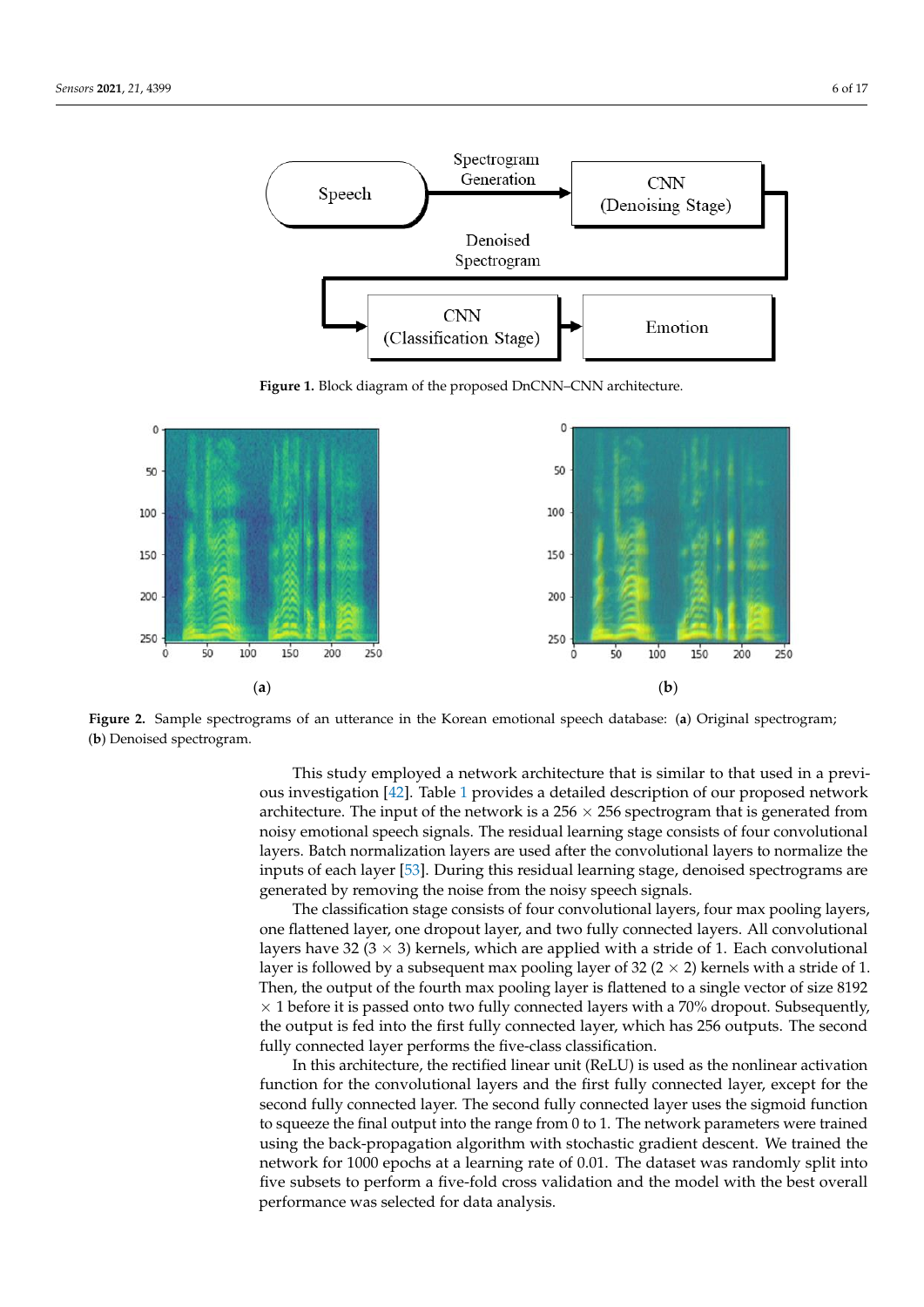<span id="page-6-0"></span>

| <b>Denoising Stage</b>                              |                             |                    |               |  |  |  |  |  |  |
|-----------------------------------------------------|-----------------------------|--------------------|---------------|--|--|--|--|--|--|
| <b>Layer Type</b>                                   | <b>Output Size</b>          | <b>Kernel Size</b> | <b>Stride</b> |  |  |  |  |  |  |
| Convolutional Layer 1<br><b>Batch Normalization</b> | $256 \times 256 \times 64$  | $3 \times 3$       | $1 \times 1$  |  |  |  |  |  |  |
| Convolutional Layer 2<br><b>Batch Normalization</b> | $256 \times 256 \times 32$  | $3 \times 3$       | $1 \times 1$  |  |  |  |  |  |  |
| Convolutional Layer 3<br><b>Batch Normalization</b> | $256 \times 256 \times 16$  | $3 \times 3$       | $1 \times 1$  |  |  |  |  |  |  |
| Convolutional Layer 4<br><b>Batch Normalization</b> | $256 \times 256 \times 3$   |                    |               |  |  |  |  |  |  |
|                                                     | <b>Classification Stage</b> |                    |               |  |  |  |  |  |  |
| Convolutional Layer 1                               | $256 \times 256 \times 32$  | $3 \times 3$       | $1 \times 1$  |  |  |  |  |  |  |
| Max Pooling Layer 1                                 | $128 \times 128 \times 32$  | $2 \times 2$       | $1 \times 1$  |  |  |  |  |  |  |
| Convolutional Layer 2                               | $128 \times 128 \times 64$  | $3 \times 3$       | $1 \times 1$  |  |  |  |  |  |  |
| Max Pooling Layer 2                                 | $64 \times 64 \times 64$    | $2 \times 2$       | $1 \times 1$  |  |  |  |  |  |  |
| Convolutional Layer 3                               | $64 \times 64 \times 128$   | $3 \times 3$       | $1 \times 1$  |  |  |  |  |  |  |
| Max Pooling Layer 3                                 | $32 \times 32 \times 128$   | $2 \times 2$       | $1 \times 1$  |  |  |  |  |  |  |
| <b>Flattened Layer</b>                              | 131,072                     |                    |               |  |  |  |  |  |  |
| Dropout Layer                                       | 70%                         |                    |               |  |  |  |  |  |  |
| Fully Connected Layer 1                             | 256                         |                    |               |  |  |  |  |  |  |
| Fully Connected Layer 2                             | 5                           |                    |               |  |  |  |  |  |  |

**Table 1.** Structure of the proposed cascaded DnCNN–CNN.

### **3. Results**

The efficiency of the baseline CNN and the proposed cascaded DnCNN–CNN in speech emotion recognition under noisy environmental conditions was evaluated. Specifically, we evaluated the two classifiers on the Korean CADKES and German EMO-DB, which were mixed with PCAFETER, PSTATION, and TMETOR noise. As CADKES contains a slight level of noise, we further analyzed the classification performance of our proposed method on CADKES to comprehensively evaluate its efficiency. For comparison purposes, we also assessed the classification performance of the baseline CNN.

Tables [2](#page-7-0) and [3](#page-7-1) present the confusion matrices for the performance of the baseline CNN and the proposed DnCNN–CNN architecture, respectively, when CADKES was mixed with the PCAFETER noise. The results show that the baseline CNN classifier achieves the highest accuracy for sadness (95.3%) and the lowest accuracy for fearful (36.1%). The CNN has accuracies of 40.0%, 42.0%, and 48.1% for anger, happiness, and neutral, respectively. Misclassification is the highest for the emotional state pair of fearful and sadness, in which fearful is misclassified as sadness 56.0% of the time. In addition, neutral (47.9%), happiness (43.0%), and anger (37.7%) are most frequently misclassified as sadness. The proposed DnCNN–CNN architecture also achieves the highest accuracy for sadness (92.7%), followed by neutral (60.5%). The DnCNN–CNN classifier also exhibits the lowest accuracy for fearful (31.4%); however, it exhibits accuracies of 47.2% and 49.2% for happiness and anger, respectively. Misclassification is the highest for the fearful–sadness pair (55.2%), in which fearful is misclassified as sadness. Neutral is also most frequently misclassified as sadness (35.3%). Happiness (34.4%) and anger (29.4%) are most frequently misclassified as sadness. The overall accuracy is 3.8% higher for the DnCNN–CNN (56.1%) than the CNN (52.3%); however, the CNN performs better for the sadness and fearful emotions.

Tables [4](#page-7-2) and [5](#page-8-0) present the confusion matrices for the performance of the baseline CNN and the proposed DnCNN–CNN, respectively, when CADKES is mixed with PSTATION. The CNN classifier achieves the highest accuracy for sadness (96.3%) and the lowest accuracy for happiness and fearful (37.0%). The recognition accuracies of neutral and anger are 44.0% and 45.5%, respectively. Misclassification is the highest for the fearful–sadness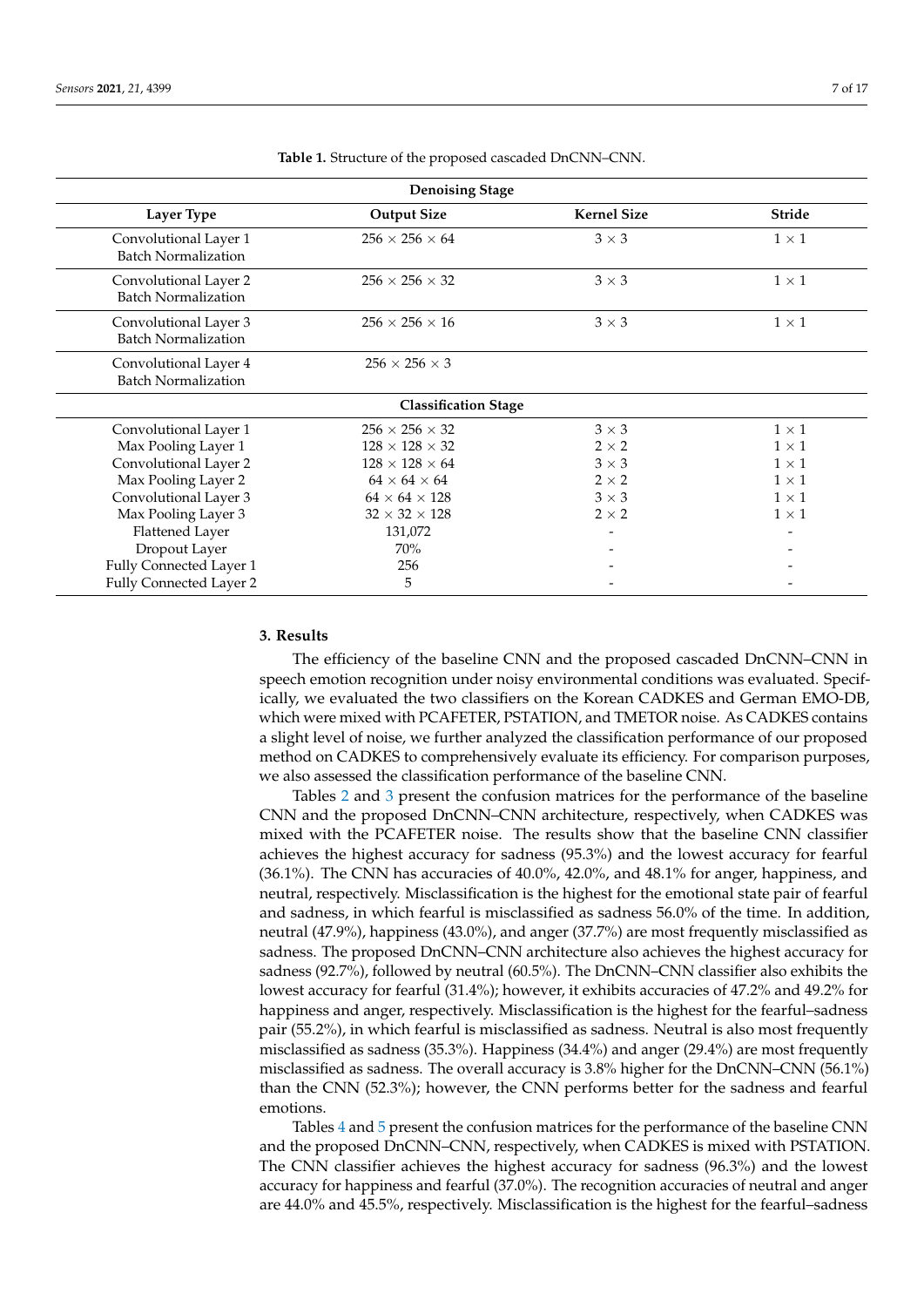pair, where fearful is misclassified as sadness 57.0% of the time. This is followed by the neutral–sadness pair (52.5%), happiness–sadness pair (45.3%), and anger–sadness pair (37.0%). The CNN achieves an overall accuracy of 51.9%. The DnCNN–CNN also achieves the highest accuracy for sadness (92.6%) and the lowest accuracy for happiness (33.9%). The accuracies of neutral, anger, and fearful are 47.9%, 44.6%, and 50.2%, respectively. The DnCNN–CNN shows parallel misclassification patterns that are also observed for the CNN; neutral (46.1%), fearful (42.4%), happiness (36.3%), and anger (30.3%) are most frequently misclassified as sadness. The DnCNN–CNN (53.9%) achieves a 2% increase in the overall accuracy in comparison with the CNN (51.9%); however, the CNN performs better for the happiness, sadness, and anger emotions.

<span id="page-7-0"></span>**Table 2.** Confusion matrix of the emotion classification results of the baseline CNN that was trained on the Korean CADKES mixed with the PCAFETER noise.

|              |                         | <b>Predicted Emotion</b> |           |         |          |         |  |  |
|--------------|-------------------------|--------------------------|-----------|---------|----------|---------|--|--|
|              |                         | Neutral                  | Happiness | Sadness | Anger    | Fearful |  |  |
| True emotion | Neutral                 | 48.1%                    | $0.7\%$   | 47.9%   | 1.7%     | 1.5%    |  |  |
|              | <b>Happiness</b>        | $10.4\%$                 | $42.0\%$  | 43.0%   | 1.8%     | 2.8%    |  |  |
|              | Sadness                 | $2.2\%$                  | $0.7\%$   | 95.3%   | 0.5%     | $1.3\%$ |  |  |
|              | Anger                   | $9.2\%$                  | 6.6%      | 37.7%   | $40.0\%$ | 6.6%    |  |  |
|              | Fearful                 | $3.2\%$                  | $1.7\%$   | 56.0%   | 3.0%     | 36.1%   |  |  |
|              | Overall accuracy: 52.3% |                          |           |         |          |         |  |  |

<span id="page-7-1"></span>**Table 3.** Confusion matrix of the emotion classification results of the proposed cascaded DnCNN–CNN that was trained on the Korean CADKES mixed with the PCAFETER noise.

|              |                         | <b>Predicted Emotion</b> |           |          |         |         |  |  |
|--------------|-------------------------|--------------------------|-----------|----------|---------|---------|--|--|
|              |                         | Neutral                  | Happiness | Sadness  | Anger   | Fearful |  |  |
|              | Neutral                 | 60.5%                    | $0.8\%$   | $35.3\%$ | 2.8%    | $0.6\%$ |  |  |
|              | <b>Happiness</b>        | 14.0%                    | $47.2\%$  | 34.4%    | 3.5%    | $0.9\%$ |  |  |
| True emotion | Sadness                 | 3.7%                     | $0.8\%$   | 92.7%    | $1.9\%$ | $0.9\%$ |  |  |
|              | Anger                   | 11.8%                    | $7.0\%$   | 29.4%    | 49.2%   | 2.7%    |  |  |
|              | Fearful                 | $6.2\%$                  | 1.7%      | $55.2\%$ | 5.5%    | 31.4%   |  |  |
|              | Overall accuracy: 56.1% |                          |           |          |         |         |  |  |

<span id="page-7-2"></span>**Table 4.** Confusion matrix of the emotion classification results of the baseline CNN that was trained on the Korean CADKES mixed with the PSTATION noise.

|              |                         | Neutral  | Happiness | Sadness  | Anger   | Fearful |  |  |
|--------------|-------------------------|----------|-----------|----------|---------|---------|--|--|
|              | Neutral                 | 44.0%    | $0.1\%$   | 52.5%    | $1.9\%$ | 1.5%    |  |  |
|              | Happiness               | $10.5\%$ | 37.0%     | $45.3\%$ | 4.3%    | 2.9%    |  |  |
| True emotion | Sadness                 | 1.3%     | $0.3\%$   | 96.3%    | $0.2\%$ | 1.9%    |  |  |
|              | Anger                   | 8.5%     | $5.6\%$   | $37.0\%$ | 45.5%   | 3.4%    |  |  |
|              | Fearful                 | 1.9%     | $0.7\%$   | 57.0%    | 3.5%    | 37.0%   |  |  |
|              | Overall accuracy: 51.9% |          |           |          |         |         |  |  |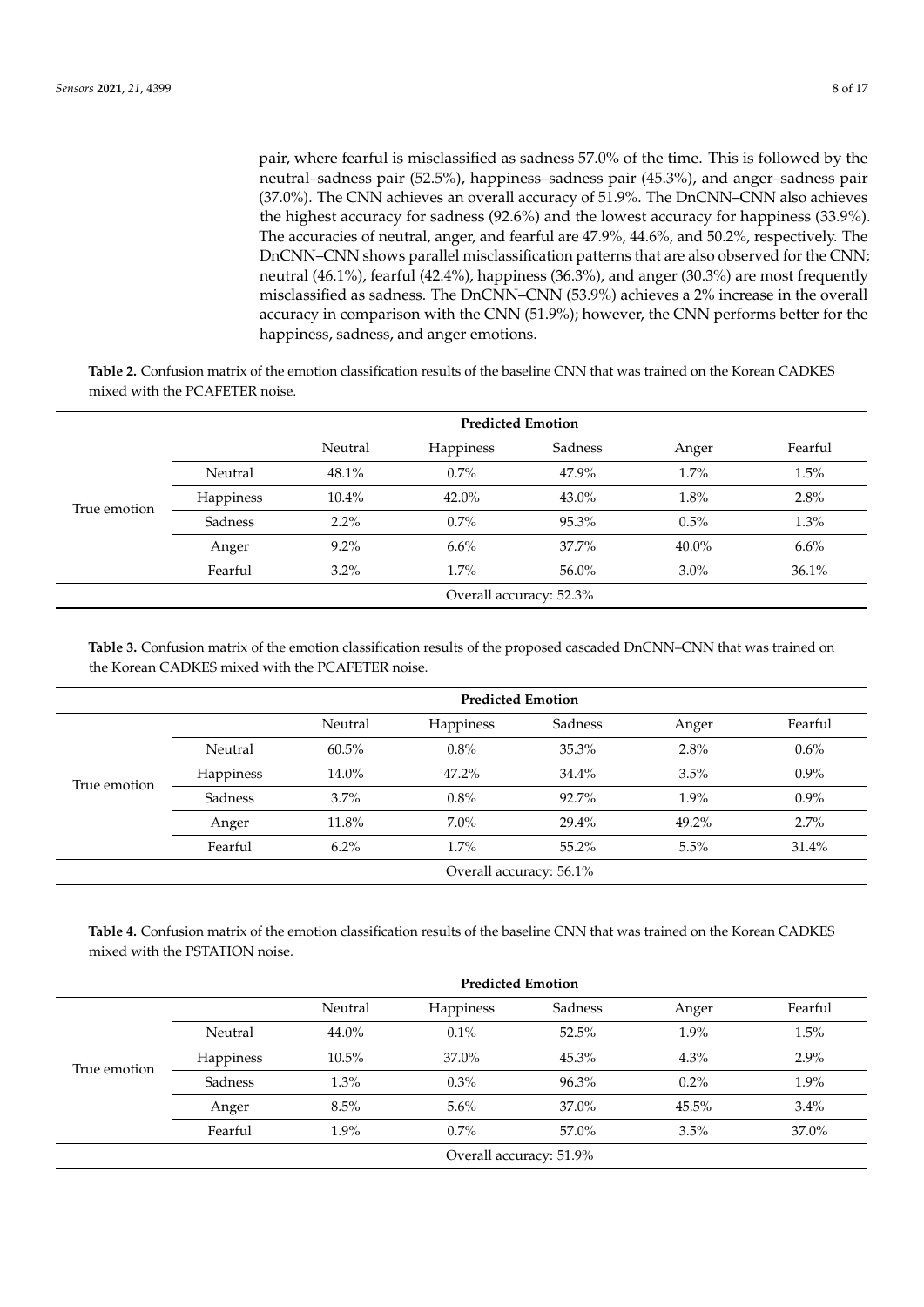|              |                         | <b>Predicted Emotion</b> |           |         |         |         |  |  |
|--------------|-------------------------|--------------------------|-----------|---------|---------|---------|--|--|
|              |                         | Neutral                  | Happiness | Sadness | Anger   | Fearful |  |  |
|              | Neutral                 | 47.9%                    | $0.5\%$   | 46.1%   | 1.5%    | $3.9\%$ |  |  |
|              | Happiness               | $17.0\%$                 | 33.9%     | 36.3%   | 5.3%    | 7.5%    |  |  |
| True emotion | Sadness                 | 2.5%                     | $0.3\%$   | 92.6%   | 1.1%    | 3.4%    |  |  |
|              | Anger                   | $11.6\%$                 | $3.4\%$   | 30.3%   | 44.6%   | 10.1%   |  |  |
|              | Fearful                 | 3.6%                     | $0.7\%$   | 42.4%   | $3.0\%$ | 50.2%   |  |  |
|              | Overall accuracy: 53.9% |                          |           |         |         |         |  |  |

<span id="page-8-0"></span>**Table 5.** Confusion matrix of the emotion classification results of the proposed cascaded DnCNN–CNN that was trained on the Korean CADKES mixed with the PSTATION noise.

> Tables [6](#page-8-1) and [7](#page-8-2) present the confusion matrices for the performance of the baseline CNN and the proposed DnCNN–CNN architecture, respectively, when the CADKES is mixed with the TMETRO noise. The results indicate that the CNN classifier exhibits the highest classification accuracy for sadness (93.8%) and the lowest accuracy for anger (47.9%). The neutral, happiness, and fearful emotions have an accuracy of 58.0%, 48.6%, and 51.7%, respectively. Fearful (42.0%), neutral (38.1%), happiness (35.7%), and anger (27.7%) are most frequently misclassified as sadness. For the DnCNN classifier, sadness is the most accurately recognized emotion (90.6%), whereas anger is the least accurately recognized emotion (50.4%). Neutral, happiness, and fearful were recognized with accuracies of 79.2%, 52.8%, and 55.8%, respectively. Fearful (35.5%), happiness (20.0%), neutral (17.2%), and anger (13.4%) are most frequently misclassified as sadness. The DnCNN-CNN (64.8%) performs better, overall, than the CNN (60.1%) by 4.7%. In addition, the proposed classifier performs better for all emotions except for the sadness emotion.

<span id="page-8-1"></span>**Table 6.** Confusion matrix of the emotion classification results of the baseline CNN that was trained on the Korean CADKES mixed with the TMETRO noise.

|              |                         | Neutral | <b>Happiness</b> | Sadness  | Anger | Fearful |  |  |
|--------------|-------------------------|---------|------------------|----------|-------|---------|--|--|
|              | Neutral                 | 58.0%   | $0.7\%$          | 38.1%    | 0.5%  | 2.6%    |  |  |
|              | Happiness               | 10.8%   | $48.6\%$         | 35.7%    | 1.8%  | 3.1%    |  |  |
| True emotion | Sadness                 | 1.8%    | 0.5%             | 93.8%    | 0.7%  | 3.1%    |  |  |
|              | Anger                   | 10.5%   | $8.2\%$          | 27.7%    | 47.9% | 5.7%    |  |  |
|              | Fearful                 | $2.3\%$ | $2.2\%$          | $42.0\%$ | 1.8%  |         |  |  |
|              | Overall accuracy: 60.1% |         |                  |          |       |         |  |  |

<span id="page-8-2"></span>**Table 7.** Confusion matrix of the emotion classification results of the proposed cascaded DnCNN–CNN that was trained on the Korean CADKES mixed with the TMETRO noise.

|              |           | <b>Predicted Emotion</b> |                         |          |         |         |  |  |
|--------------|-----------|--------------------------|-------------------------|----------|---------|---------|--|--|
|              |           | Neutral                  | Happiness               | Sadness  | Anger   | Fearful |  |  |
|              | Neutral   | 79.2%                    | 1.4%                    | $17.2\%$ | 0.3%    | 1.9%    |  |  |
|              | Happiness | 20.3%                    | 52.8%                   | $20.0\%$ | 1.4%    | 5.6%    |  |  |
| True emotion | Sadness   | $4.2\%$                  | $0.2\%$                 | $90.6\%$ | 0.7%    | 4.3%    |  |  |
|              | Anger     | 17.0%                    | $10.7\%$                | $13.4\%$ | 50.4%   | $8.6\%$ |  |  |
|              | Fearful   | $5.7\%$                  | $2.0\%$                 | 35.5%    | $1.0\%$ | 55.8%   |  |  |
|              |           |                          | Overall accuracy: 64.8% |          |         |         |  |  |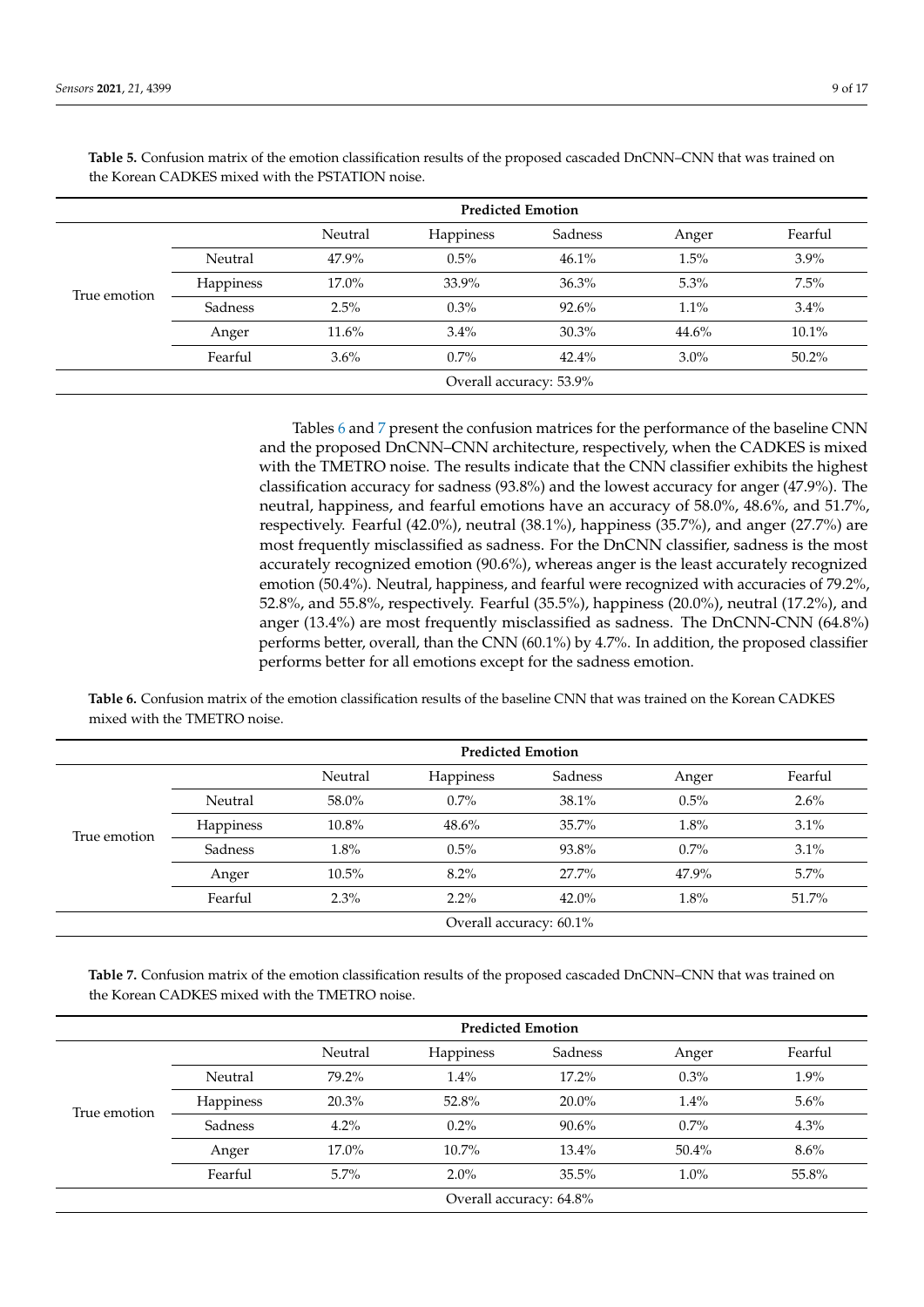As mentioned above, we evaluated the performances of the baseline CNN and the proposed cascaded DnCNN–CNN on the original CADKES that contains a slight level of noise to examine whether the classifiers perform differently. Tables [8](#page-9-0) and [9](#page-9-1) provide the emotion classification results of the CNN and the DnCNN–CNN, respectively. The results show that both classifiers have an excellent performance on the original CADKES. The CNN classifier yields an overall accuracy of 93.6%. All the emotion classes are recognized with an accuracy above 90%. The best recognized emotion is neutral (95.4%). Meanwhile, misclassification is the highest for the sadness–fearful pair, where sadness is misclassified as fearful 3.8% of the time. This is followed by the sadness–neutral pair (3.6%) and the anger–happiness pairs (3.6%). The DnCNN–CNN architecture achieves a high overall accuracy of 95.8%. Neutral, sadness, and anger (>96%) have a relatively higher classification accuracy than happiness (94.7%) and fearful (93.0%). Misclassification is the highest for the emotional state pair of happiness and anger, where happiness is misclassified as anger 3.7% of the time. These results indicate that the proposed DnCNN–CNN classifier outperforms the baseline CNN classifier in terms of the overall accuracy. In addition, the proposed classifier performs better than the baseline classifier in terms of the accuracy for every class of emotion. The highest improvement in the classification accuracy is observed for sadness (6.4%), whereas the lowest improvement in the classification accuracy is observed for happiness (0.5%).

<span id="page-9-0"></span>**Table 8.** Confusion matrix of the emotion classification results of the baseline CNN that was trained on the original Korean **CADKES** 

|              |                         | <b>Predicted Emotion</b> |           |         |         |         |  |  |
|--------------|-------------------------|--------------------------|-----------|---------|---------|---------|--|--|
|              |                         | Neutral                  | Happiness | Sadness | Anger   | Fearful |  |  |
|              | Neutral                 | 95.4%                    | $1.4\%$   | $2.2\%$ | 0.3%    | 0.7%    |  |  |
|              | Happiness               | 2.1%                     | 94.2%     | 0.8%    | $1.9\%$ | 1.0%    |  |  |
| True emotion | Sadness                 | 3.6%                     | 1.6%      | 90.7%   | $0.4\%$ | 3.8%    |  |  |
|              | Anger                   | $0.9\%$                  | 3.6%      | 0.6%    | 93.9%   | 1.1%    |  |  |
|              | Fearful                 | 2.1%                     | 1.8%      | $3.2\%$ | 0.8%    | 92.1%   |  |  |
|              | Overall accuracy: 93.6% |                          |           |         |         |         |  |  |

<span id="page-9-1"></span>**Table 9.** Confusion matrix of the emotion classification results of the proposed cascaded DnCNN–CNN that was trained on the original Korean CADKES.

|              |                         | <b>Predicted Emotion</b> |           |         |         |         |  |  |
|--------------|-------------------------|--------------------------|-----------|---------|---------|---------|--|--|
|              |                         | Neutral                  | Happiness | Sadness | Anger   | Fearful |  |  |
| True emotion | Neutral                 | 98.1%                    | $0.9\%$   | 1.0%    | $0.0\%$ | $0.0\%$ |  |  |
|              | <b>Happiness</b>        | $1.0\%$                  | 94.7%     | 0.6%    | $3.7\%$ | $0.0\%$ |  |  |
|              | Sadness                 | $1.2\%$                  | $0.6\%$   | 97.1%   | $0.0\%$ | 1.2%    |  |  |
|              | Anger                   | 0.5%                     | 1.1%      | 1.1%    | 96.2%   | 1.1%    |  |  |
|              | Fearful                 | 1.9%                     | 1.4%      | 1.9%    | 1.7%    | 93.0%   |  |  |
|              | Overall accuracy: 95.8% |                          |           |         |         |         |  |  |

Tables [10](#page-10-0) and [11](#page-10-1) provide the confusion matrices for the performances of the baseline CNN and the proposed DnCNN–CNN architecture, respectively, when the German EMO-DB was mixed with the PCAFETER noise. The CNN exhibits the highest accuracy for boredom (100.0%), followed by sadness (72.6%) and anxiety (52.2%). Disgust, neutral, and anger are recognized as the intended emotions 37.0%, 30.4%, and 26.4% of the time, respectively. Happiness is the least accurately recognized emotion (23.9%). The highest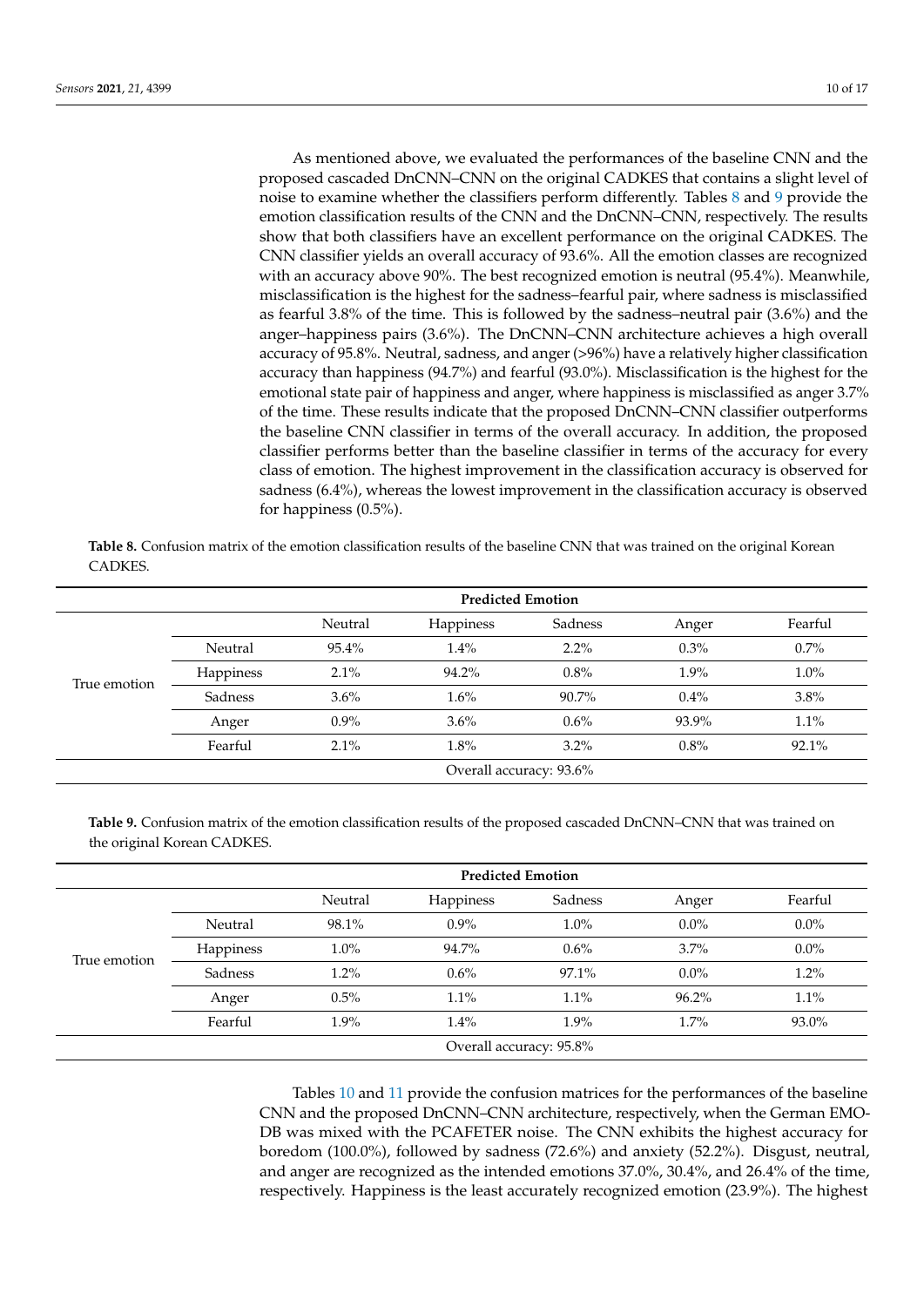misclassification is observed for the neutral–boredom pair, where neutral is recognized as boredom in 64.6% of the instances, followed by the happiness–boredom pair (50.7%) and the disgust–boredom pair (45.7%). The proposed DnCNN–CNN achieves the highest accuracy for boredom (92.6%), followed by neutral (83.5%). Sadness, anger, happiness, and anxiety are recognized as the intended emotions in 77.4%, 76.0%, 67.6%, and 67.2% of the instances, respectively. Disgust is the least accurately recognized emotion (65.2%). The sadness–boredom pair exhibits the highest misclassification, where neutral is recognized as boredom in 21.0% of the instances, followed by the anxiety–neutral pair, where anxiety is recognized as neutral in 17.9% of the instances. The proposed DnCNN–CNN (76.6%) outperforms the baseline CNN (48.2%) in the overall accuracy for the EMO-DB mixed with the PCAFETER noise. The DnCNN–CNN also performs better than the baseline CNN for every emotion class except for the boredom emotion. The highest improvement in the classification accuracy is observed for neutral (53.1%), whereas the lowest improvement in the classification accuracy is observed for sadness (4.8%).

<span id="page-10-0"></span>**Table 10.** Confusion matrix of the emotion classification results of the baseline CNN that was trained on the German EMO-DB mixed with the PCAFETER noise.

|              |                         | <b>Predicted Emotion</b> |         |         |         |          |                  |         |  |
|--------------|-------------------------|--------------------------|---------|---------|---------|----------|------------------|---------|--|
|              |                         | Neutral                  | Anger   | Boredom | Disgust | Anxiety  | <b>Happiness</b> | Sadness |  |
|              | Neutral                 | 30.4%                    | $0.0\%$ | 64.6%   | $0.0\%$ | $0.0\%$  | $0.0\%$          | 5.1%    |  |
|              | Anger                   | 3.1%                     | 26.4%   | 24.8%   | $7.0\%$ | 28.7%    | 7.8%             | 2.3%    |  |
|              | Boredom                 | $0.0\%$                  | $0.0\%$ | 100.0%  | $0.0\%$ | $0.0\%$  | $0.0\%$          | $0.0\%$ |  |
| True emotion | Disgust                 | $2.2\%$                  | $0.0\%$ | 45.7%   | 37.0%   | 6.5%     | $0.0\%$          | 8.7%    |  |
|              | Anxiety                 | 10.4%                    | $0.0\%$ | 19.4%   | $3.0\%$ | $52.2\%$ | $0.0\%$          | 14.9%   |  |
|              | Happiness               | 11.3%                    | 2.8%    | 50.7%   | 4.2%    | $7.0\%$  | 23.9%            | $0.0\%$ |  |
|              | Sadness                 | 1.6%                     | $0.0\%$ | 25.8%   | $0.0\%$ | $0.0\%$  | $0.0\%$          | 72.6%   |  |
|              | Overall accuracy: 48.2% |                          |         |         |         |          |                  |         |  |

<span id="page-10-1"></span>**Table 11.** Confusion matrix of the emotion classification results of the proposed cascaded DnCNN–CNN that was trained on the German EMO-DB mixed with the PCAFETER noise.

|              |                         | <b>Predicted Emotion</b> |         |         |          |          |                  |         |  |
|--------------|-------------------------|--------------------------|---------|---------|----------|----------|------------------|---------|--|
|              |                         | Neutral                  | Anger   | Boredom | Disgust  | Anxiety  | <b>Happiness</b> | Sadness |  |
|              | Neutral                 | 83.5%                    | $0.0\%$ | 16.5%   | $0.0\%$  | $0.0\%$  | $0.0\%$          | $0.0\%$ |  |
|              | Anger                   | 4.7%                     | 76.0%   | 0.8%    | 1.6%     | 3.9%     | 13.2%            | $0.0\%$ |  |
|              | Boredom                 | 7.4%                     | $0.0\%$ | 92.6%   | $0.0\%$  | $0.0\%$  | $0.0\%$          | $0.0\%$ |  |
| True emotion | Disgust                 | 6.5%                     | $0.0\%$ | 15.2%   | $65.2\%$ | 8.7%     | $2.2\%$          | $2.2\%$ |  |
|              | Anxiety                 | 17.9%                    | 1.5%    | 4.5%    | 1.5%     | $67.2\%$ | 1.5%             | 6.0%    |  |
|              | Happiness               | 12.7%                    | $5.6\%$ | 11.3%   | 1.4%     | 1.4%     | 67.6%            | $0.0\%$ |  |
|              | Sadness                 | 1.6%                     | $0.0\%$ | 21.0%   | $0.0\%$  | $0.0\%$  | $0.0\%$          | 77.4%   |  |
|              | Overall accuracy: 76.6% |                          |         |         |          |          |                  |         |  |

Tables [12](#page-11-0) and [13](#page-11-1) provide the confusion matrices for the performance of the baseline CNN and the proposed DnCNN–CNN architecture, respectively, when the German EMO-DB was mixed with the PSTATION noise. The CNN obtains the highest accuracy for boredom (100.0%) and the lowest accuracy for anger (10.1%). Sadness, anxiety, neutral, disgust, and happiness are recognized as the intended emotions in 71.0%, 38.8%, 24.1%, 23.9%, and 15.5% of the instances, respectively. The highest misclassification is observed for the neutral–boredom pair, where neutral is recognized as boredom in 70.9% of the instances. This is followed by the happiness–boredom pair (62.0%) and the disgust–boredom pair (45.7%). The DnCNN–CNN achieves the highest classification accuracy for boredom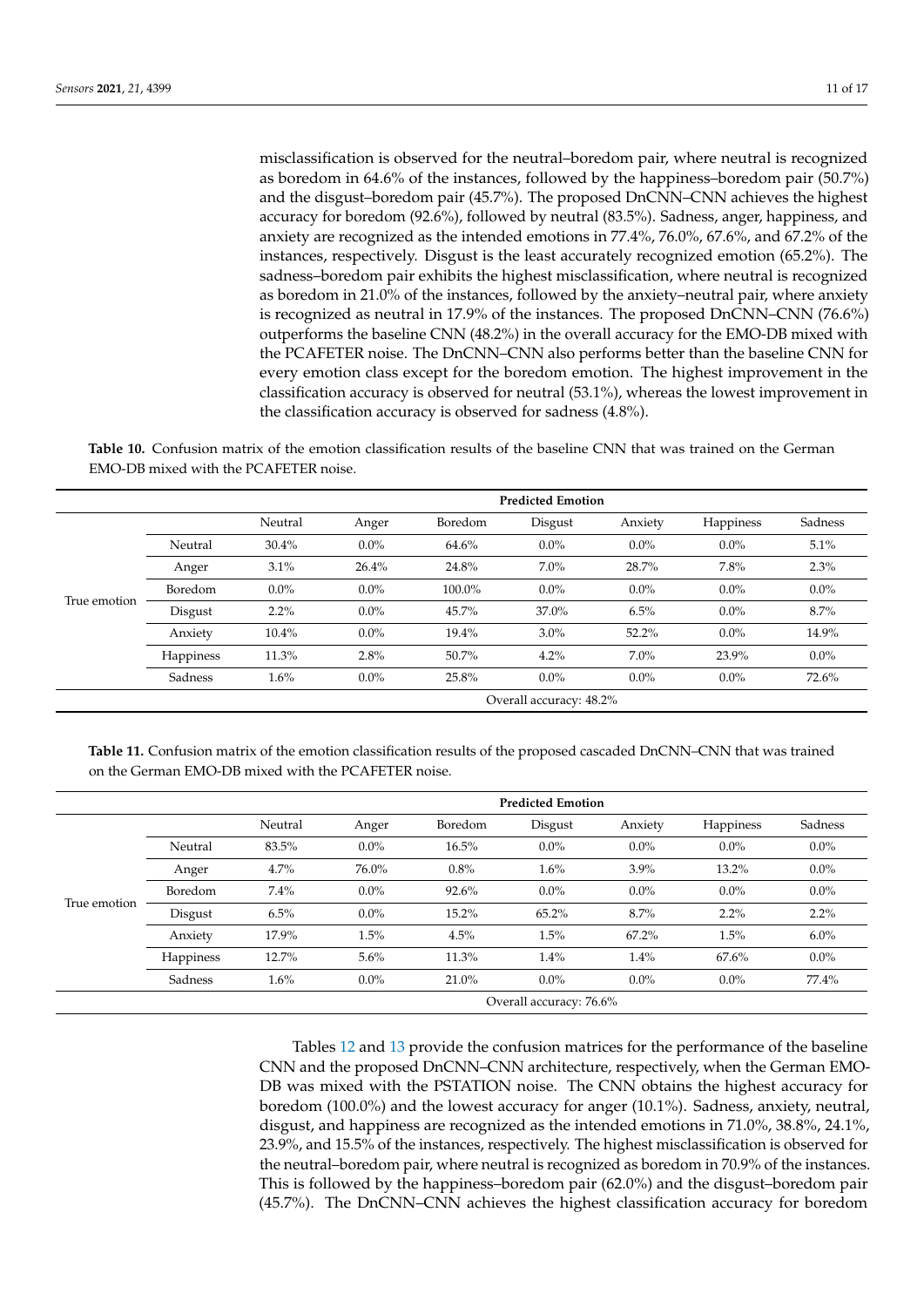(98.8%) and the lowest classification accuracy for happiness (39.4%). Sadness (88.7%) exhibits relatively better accuracies in comparison with disgust (52.2%), anxiety (50.7%), anger (46.5%), and neutral (45.6%). The highest misclassification is observed for the neutral– boredom pair, where happiness is misclassified as boredom 53.2% of the time. Disgust (26.1%), happiness (29.6%), and sadness (11.3%) are also most frequently misclassified as boredom. Anger and anxiety are most frequently misclassified as neutral (14.0%) and sadness (23.9%), respectively. The DnCNN–CNN (59.3%) achieves a higher overall accuracy than the CNN (39.4%). More specifically, the DnCNN–CNN performs better than the CNN on every emotion class except for boredom.

<span id="page-11-0"></span>**Table 12.** Confusion matrix of the emotion classification results of the baseline CNN that was trained on the German EMO-DB mixed with the PSTATION noise.

|              |                         | <b>Predicted Emotion</b> |         |          |         |          |           |         |  |
|--------------|-------------------------|--------------------------|---------|----------|---------|----------|-----------|---------|--|
|              |                         | Neutral                  | Anger   | Boredom  | Disgust | Anxiety  | Happiness | Sadness |  |
|              | Neutral                 | 24.1%                    | $0.0\%$ | 70.9%    | $0.0\%$ | $0.0\%$  | $0.0\%$   | 5.1%    |  |
|              | Anger                   | 14.0%                    | 10.1%   | 31.8%    | $7.0\%$ | $30.2\%$ | $3.9\%$   | 3.1%    |  |
|              | Boredom                 | $0.0\%$                  | $0.0\%$ | 100.0%   | $0.0\%$ | $0.0\%$  | $0.0\%$   | $0.0\%$ |  |
| True emotion | Disgust                 | $2.2\%$                  | $0.0\%$ | 45.7%    | 23.9%   | 8.7%     | $0.0\%$   | 19.6%   |  |
|              | Anxiety                 | 13.4%                    | $0.0\%$ | 20.9%    | 1.5%    | 38.8%    | $0.0\%$   | 25.4%   |  |
|              | Happiness               | 9.9%                     | 1.4%    | $62.0\%$ | 4.2%    | $7.0\%$  | 15.5%     | $0.0\%$ |  |
|              | Sadness                 | $0.0\%$                  | $0.0\%$ | 29.0%    | $0.0\%$ | $0.0\%$  | $0.0\%$   | 71.0%   |  |
|              | Overall accuracy: 39.4% |                          |         |          |         |          |           |         |  |

<span id="page-11-1"></span>**Table 13.** Confusion matrix of the emotion classification results of the proposed cascaded DnCNN–CNN that was trained on the German EMO-DB mixed with the PSTATION noise.

|              |                         | <b>Predicted Emotion</b> |         |         |         |         |           |         |
|--------------|-------------------------|--------------------------|---------|---------|---------|---------|-----------|---------|
|              |                         | Neutral                  | Anger   | Boredom | Disgust | Anxiety | Happiness | Sadness |
| True emotion | Neutral                 | 45.6%                    | $0.0\%$ | 53.2%   | $0.0\%$ | $0.0\%$ | $0.0\%$   | 1.3%    |
|              | Anger                   | 14.0%                    | 46.5%   | 10.9%   | 7.8%    | 8.5%    | $7.0\%$   | 5.4%    |
|              | Boredom                 | $0.0\%$                  | $0.0\%$ | 98.8%   | $0.0\%$ | $0.0\%$ | $0.0\%$   | 1.2%    |
|              | Disgust                 | 10.9%                    | $0.0\%$ | 26.1%   | 52.2%   | $2.2\%$ | $2.2\%$   | 6.5%    |
|              | Anxiety                 | 11.9%                    | $0.0\%$ | 13.4%   | $0.0\%$ | 50.7%   | $0.0\%$   | 23.9%   |
|              | Happiness               | 22.5%                    | 2.8%    | 29.6%   | 4.2%    | $0.0\%$ | 39.4%     | 1.4%    |
|              | Sadness                 | $0.0\%$                  | $0.0\%$ | 11.3%   | $0.0\%$ | $0.0\%$ | $0.0\%$   | 88.7%   |
|              | Overall accuracy: 59.3% |                          |         |         |         |         |           |         |

Tables [14](#page-12-0) and [15](#page-12-1) provide the confusion matrices for the performances of the baseline CNN and the proposed DnCNN–CNN architecture, respectively, when the German EMO-DB is mixed with the TMETRO noise. The CNN obtains the highest accuracy for boredom (98.8%), followed by sadness (87.1%), Anxiety, neutral, disgust, and anger have accuracies of 61.2%, 57.0%, 52.2%, and 38.8%, respectively. Happiness is the least accurately recognized emotion (28.2%). The highest misclassification is observed for the neutral–boredom pair, in which neutral is recognized as boredom in 39.2% of the instances. This is followed by the happiness–boredom pair (38.0%) and the disgust–boredom pair (28.3%). The DnCNN– CNN achieves the highest accuracy for boredom (93.8%), followed by sadness (88.7%). Neutral (68.4%) and anger (68.2%) exhibit relatively higher classification accuracies than anxiety (59.7%), happiness (50.7%), and disgust (50.0%). Misclassification is the highest for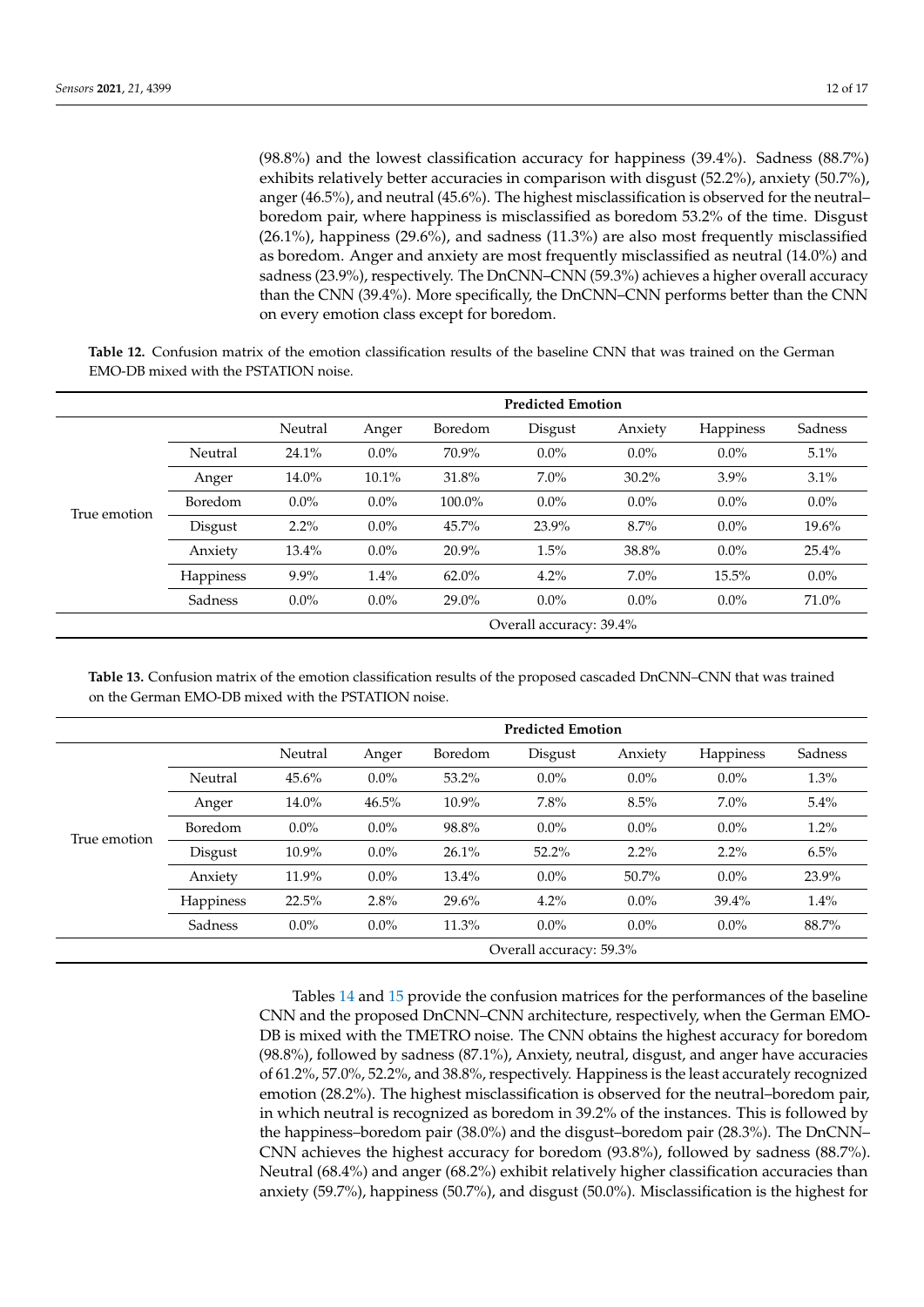the neutral–boredom emotional state pair, where anxiety is misclassified as neutral 30.4% of the time. This is followed by the happiness–neutral pair, where happiness is misclassified as neutral 28.2% of the time. The proposed DnCNN–CNN (69.5%) outperforms the baseline CNN method (58.1%) in terms of the overall accuracy; more specifically, the DnCNN–CNN performs better than the CNN on every emotion class except for boredom, disgust, and anxiety.

<span id="page-12-0"></span>**Table 14.** Confusion matrix of the emotion classification results of the baseline CNN that was trained on the German EMO-DB mixed with the TMETRO noise.

|              |                         | <b>Predicted Emotion</b> |         |         |         |         |           |         |
|--------------|-------------------------|--------------------------|---------|---------|---------|---------|-----------|---------|
|              |                         | Neutral                  | Anger   | Boredom | Disgust | Anxiety | Happiness | Sadness |
| True emotion | Neutral                 | 57.0%                    | $0.0\%$ | 39.2%   | $0.0\%$ | $0.0\%$ | $0.0\%$   | 3.8%    |
|              | Anger                   | 8.5%                     | 38.8%   | 14.0%   | 6.2%    | 22.5%   | 8.5%      | 1.6%    |
|              | Boredom                 | $0.0\%$                  | $0.0\%$ | 98.8%   | $0.0\%$ | $0.0\%$ | $0.0\%$   | $1.2\%$ |
|              | Disgust                 | $0.0\%$                  | $0.0\%$ | 28.3%   | 52.2%   | 13.0%   | $0.0\%$   | 6.5%    |
|              | Anxiety                 | $9.0\%$                  | $0.0\%$ | $9.0\%$ | 1.5%    | 61.2%   | $0.0\%$   | 19.4%   |
|              | Happiness               | 16.9%                    | 2.8%    | 38.0%   | 4.2%    | $9.9\%$ | 28.2%     | $0.0\%$ |
|              | Sadness                 | 1.6%                     | $0.0\%$ | 11.3%   | $0.0\%$ | $0.0\%$ | $0.0\%$   | 87.1%   |
|              | Overall accuracy: 58.1% |                          |         |         |         |         |           |         |

<span id="page-12-1"></span>**Table 15.** Confusion matrix of the emotion classification results of the proposed cascaded DnCNN–CNN that was trained on the German EMO-DB mixed with the TMETRO noise.

|              |                         | <b>Predicted Emotion</b> |         |          |          |         |           |         |
|--------------|-------------------------|--------------------------|---------|----------|----------|---------|-----------|---------|
|              |                         | Neutral                  | Anger   | Boredom  | Disgust  | Anxiety | Happiness | Sadness |
| True emotion | Neutral                 | 68.4%                    | $0.0\%$ | $30.4\%$ | $0.0\%$  | $0.0\%$ | $0.0\%$   | 1.3%    |
|              | Anger                   | $7.0\%$                  | 68.2%   | $3.9\%$  | 2.3%     | $6.2\%$ | 11.6%     | 0.8%    |
|              | Boredom                 | $6.2\%$                  | $0.0\%$ | 93.8%    | $0.0\%$  | $0.0\%$ | $0.0\%$   | $0.0\%$ |
|              | Disgust                 | 15.2%                    | $2.2\%$ | 13.0%    | $50.0\%$ | 8.7%    | 4.3%      | 6.5%    |
|              | Anxiety                 | 23.9%                    | 1.5%    | $6.0\%$  | $0.0\%$  | 59.7%   | $0.0\%$   | $9.0\%$ |
|              | Happiness               | 28.2%                    | 4.2%    | 11.3%    | 1.4%     | 4.2%    | 50.7%     | $0.0\%$ |
|              | Sadness                 | 1.6%                     | $0.0\%$ | $9.7\%$  | $0.0\%$  | $0.0\%$ | $0.0\%$   | 88.7%   |
|              | Overall accuracy: 69.5% |                          |         |          |          |         |           |         |

# **4. Discussion**

Recently, CNNs have achieved advanced performance for a wide spectrum of applications. In particular, CNN-based approaches are compelling in terms of recognizing emotions while analyzing recorded speech in a noise-free environment. However, very little attention has been given to their ability to recognize emotional states from noisy speech. Motivated by the effectiveness of the DnCNN for noise reduction in wafer maps and image processing, this study explored their applicability in the speech domain. This was achieved by evaluating the performance of the proposed classifier in the Korean CADKES and German EMO-DB databases under noisy environmental conditions. Specifically, this investigation proposed the DnCNN–CNN architecture, which concatenates the residual-learning-based denoising stage and classification stage. For comparison, this study also analyzed the performance of the baseline CNN. Notably, only a few studies have utilized CNNs for noisy speech emotion recognition. This study provides the first evidence for the feasibility and effectiveness of the DnCNN architecture for boosting the emotion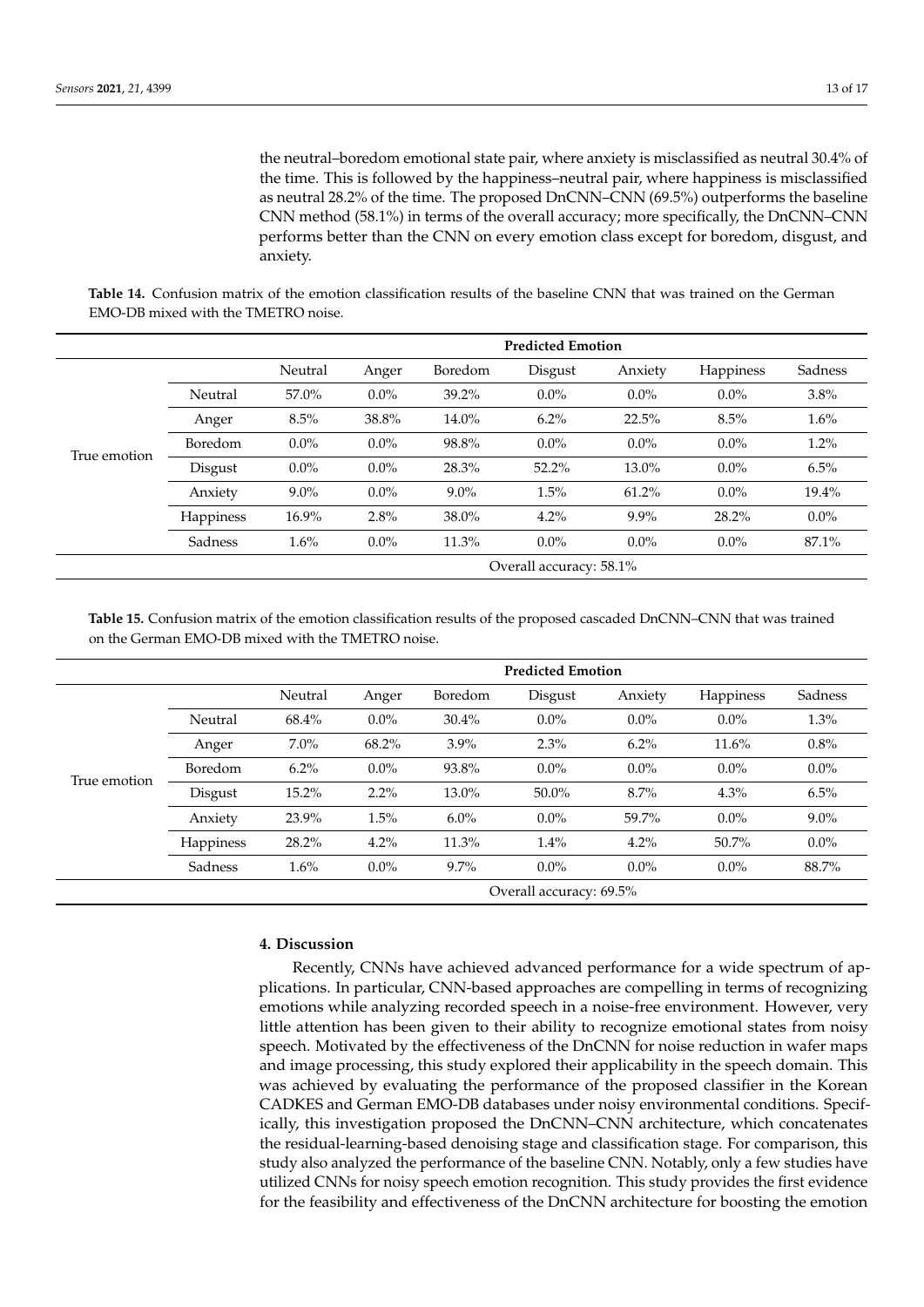recognition performance in speech signals. In addition, this study is the first attempt at using deep learning algorithms to classify Korean emotional speech.

The results show that the proposed DnCNN–CNN achieves a 2–28.4% increase in the overall accuracy in comparison with the baseline CNN under the PCAFETER, PSTATION, and TMETRO noise conditions. Nonetheless, the two classifiers perform poorly overall on the Korean database that was mixed with the three types of noise. When it was tested with the original CADKES, the proposed DnCNN–CNN exhibited a drastic increase in the overall accuracy. The baseline CNN also gained a high overall accuracy. These patterns indicate the effect of the noise that is contained in the original Korean CADKES in emotion classification. It also supports the effectiveness of the proposed method in recognizing emotions from speech signals that are corrupted by noise. Furthermore, the performance of the proposed method on the German EMO-DB highlights the potential efficiency of the DnCNN–CNN for recognizing emotions from noisy speech. Meanwhile, it exhibits higher accuracies than the CNN under the three noise conditions. The results of the Bayesian Wilcoxon Signed Rank test based on [\[54\]](#page-16-6) show that the probability of higher accuracy of the proposed DnCNN-CNN than the baseline CNN is 100%.

The overall DnCNN results are conceptually consistent with those of previous research on the noise reduction of image sequences [\[41\]](#page-15-17) and semiconductor wafer maps [\[42\]](#page-15-18) in terms of its high potential in denoising tasks across domains. The baseline-CNN-based results are also largely consistent with those of previous studies [\[24](#page-15-1)[,32–](#page-15-8)[39\]](#page-15-15). Finally, the high accuracy of speech emotion recognition for the original Korean CADKES demonstrates the effectiveness and versatility of CNNs in a variety of recognition tasks.

However, there are some important limitations to this research. First, the performance of the proposed algorithm in emotion recognition tasks for noisy speech was tested in only two languages. It remains undetermined whether the proposed DnCNN is effective in a language-universal manner. Second, the effectiveness of the DnCNN in noisy speech emotion recognition is limited because its performance varies remarkably as a function of the noise level. In particular, the DnCNN performs drastically better on the original CADKES than the CADKES mixed with different types of noise. Further studies are required to verify the effectiveness of the proposed DnCNN–CNN on noisy speech emotion recognition tasks.

As the proposed algorithm performed considerably better when using German speech than when using Korean speech, one possible direction for future studies is to boost the denoising performance and robustness of the DnCNN–CNN on emotional speech signals to which heavy noise is added. Another future research direction is to corroborate the applicability of the proposed method by exploring whether the proposed DnCNN–CNN performs well in enhancing the recognition of noisy emotional speech in languages other than Korean and German.

**Author Contributions:** Conceptualization and design, Y.N.; creation of the Korean emotional speech dataset and writing, Y.N.; supervision, C.L. Both authors have read and agreed to the published version of the manuscript. All authors have read and agreed to the published version of the manuscript.

**Funding:** This work was funded by a National Research Foundation of Korea (NRF) grant funded by the Korean government (No. 2017S1A6A3A01078538).

**Institutional Review Board Statement:** The recording was carried out in accordance with relevant guidelines and regulations, and the recording methods of the database were approved by the Chung-Ang University Institutional Review Board, Republic of Korea. Informed written consent was obtained prior to recording from all participants.

**Informed Consent Statement:** Informed consent was obtained from all participants involved in the study.

**Data Availability Statement:** The datasets generated and/or analyzed during the present study are available from the first author or the corresponding author on reasonable request.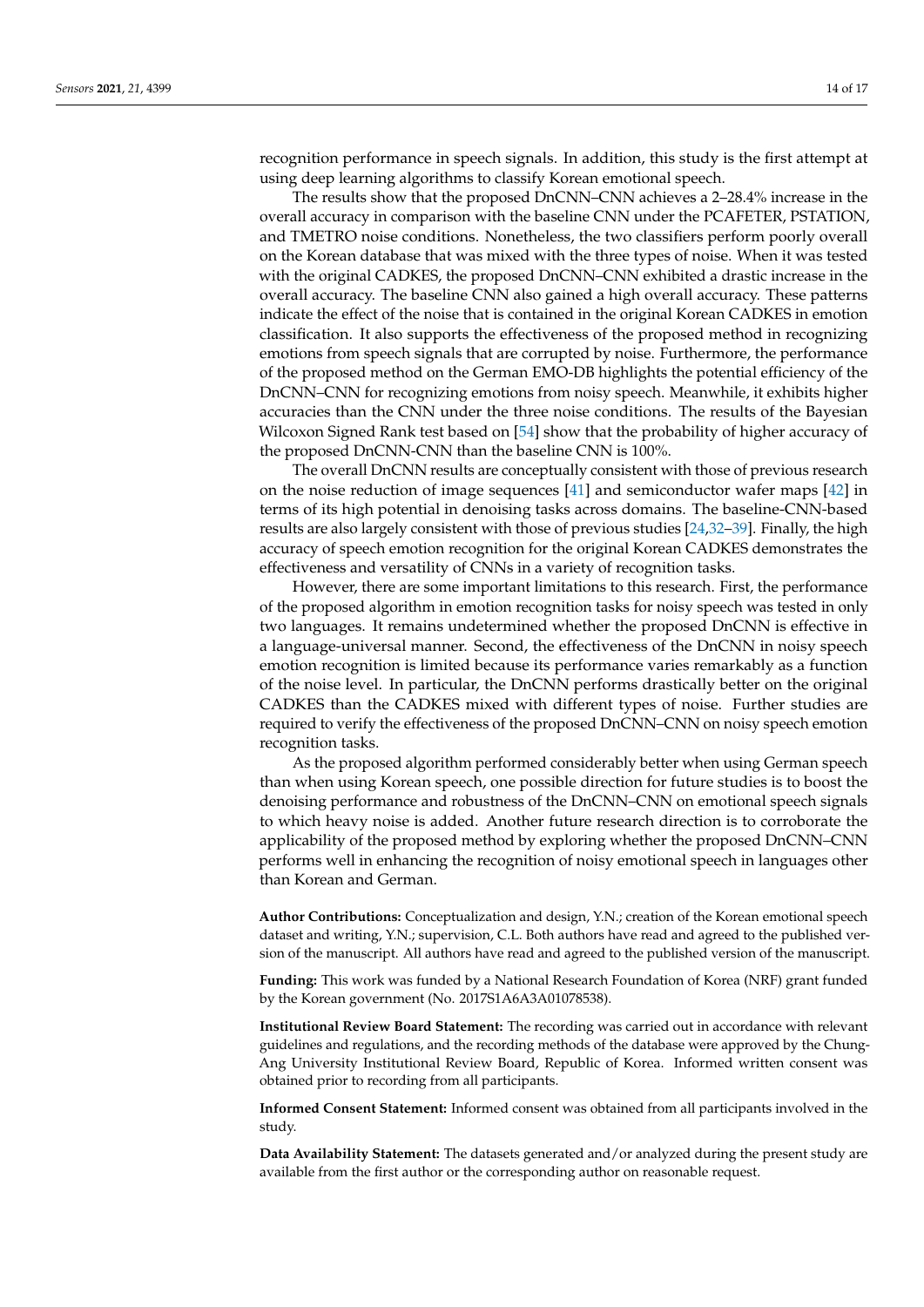**Acknowledgments:** We thank Sungeu Chae for his assistance in implementing the DnCNN–CNN methodology and for his helpful discussions on this manuscript.

**Conflicts of Interest:** The authors declare no conflict of interest. The funders had no role in the design of the study; in the collection, analyses, or interpretation of data; in the writing of the manuscript; or in the decision to publish the results.

#### **References**

- <span id="page-14-0"></span>1. Anagnostopoulos, C.-N.; Iliou, T.; Giannoukos, I. Features and classifiers for emotion recognition from speech: A survey from 2000 to 2011. *Artif. Intell. Rev.* **2012**, *43*, 155–177. [\[CrossRef\]](http://doi.org/10.1007/s10462-012-9368-5)
- <span id="page-14-1"></span>2. Vidrascu, L.; Devillers, L. Real-Life Emotion Representation and Detection in Call Centers Data. In Proceedings of the Transactions on Petri Nets and Other Models of Concurrency XV, Computing and Intelligent Interaction; First International Conference, ACII 2005, Beijing, China, 22–24 October 2005; Springer Science and Business Media LLC: Berlin/Heidelberg, Germany, 2005; Volume 3784, pp. 739–746.
- <span id="page-14-2"></span>3. López-De-Ipiña, K.; Alonso-Hernández, J.; Solé-Casals, J.; Travieso-González, C.; Ezeiza, A.; Faundez-Zanuy, M.; Calvo, P.; Beitia, B. Feature selection for automatic analysis of emotional response based on nonlinear speech modeling suitable for diagnosis of Alzheimer's disease. *Neurocomputing* **2015**, *150*, 392–401. [\[CrossRef\]](http://doi.org/10.1016/j.neucom.2014.05.083)
- <span id="page-14-3"></span>4. Hansen, J.H.; Cairns, D.A. ICARUS: Source generator based real-time recognition of speech in noisy stressful and Lombard effect environments. *Speech Commun.* **1995**, *16*, 391–422. [\[CrossRef\]](http://doi.org/10.1016/0167-6393(95)00007-B)
- <span id="page-14-4"></span>5. Tickle, A.; Raghu, S.; Elshaw, M. Emotional recognition from the speech signal for a virtual education agent. *J. Phys. Conf. Ser.* **2013**, *450*, 012053. [\[CrossRef\]](http://doi.org/10.1088/1742-6596/450/1/012053)
- <span id="page-14-5"></span>6. Tarng, W.; Chen, Y.Y.; Li, C.L.; Hsie, K.R.; Chen, M. Applications of support vector machines on smart phone systems for emotional speech recognition. *World Acad. Sci. Eng. Technol.* **2010**, *72*, 106–113.
- <span id="page-14-6"></span>7. Jassim, W.; Paramesran, R.; Harte, N. Speech emotion classification using combined neurogram and INTERSPEECH 2010 paralinguistic challenge features. *IET Signal. Process.* **2017**, *11*, 587–595. [\[CrossRef\]](http://doi.org/10.1049/iet-spr.2016.0336)
- <span id="page-14-7"></span>8. Vayrynen, E.; Kortelainen, J.; Seppanen, T. Classifier-based learning of nonlinear feature manifold for visualization of emotional speech prosody. *IEEE Trans. Affect. Comput.* **2012**, *4*, 47–56. [\[CrossRef\]](http://doi.org/10.1109/T-AFFC.2012.35)
- <span id="page-14-8"></span>9. Gobl, C.; Ní Chasaide, A. The role of voice quality in communicating emotion, mood and attitude. *Speech Commun.* **2003**, *40*, 189–212. [\[CrossRef\]](http://doi.org/10.1016/S0167-6393(02)00082-1)
- <span id="page-14-9"></span>10. Deb, S.; Dandapat, S. Emotion Classification Using Segmentation of Vowel-Like and Non-Vowel-Like Regions. *IEEE Trans. Affect. Comput.* **2019**, *10*, 360–373. [\[CrossRef\]](http://doi.org/10.1109/TAFFC.2017.2730187)
- <span id="page-14-10"></span>11. Zhou, G.; Hansen, J.; Kaiser, J. Nonlinear feature based classification of speech under stress. *IEEE Trans. Speech Audio Process.* **2001**, *9*, 201–216. [\[CrossRef\]](http://doi.org/10.1109/89.905995)
- <span id="page-14-11"></span>12. Vrysis, L.; Hadjileontiadis, L.; Thoidis, I.; Dimoulas, C.; Papanikolaou, G. Enhanced Temporal Feature Integration in Audio Semantics via Alpha-Stable Modeling. *J. Audio Eng. Soc.* **2021**, *69*, 227–237. [\[CrossRef\]](http://doi.org/10.17743/jaes.2021.0001)
- <span id="page-14-12"></span>13. Lin, Y.-L.; Wei, G. Speech emotion recognition based on HMM and SVM. In Proceedings of the 2005 International Conference on Machine Learning and Cybernetics, Guangzhou, China, 18–21 August 2005; Volume 8, p. 4898.
- <span id="page-14-13"></span>14. Schuller, B.; Rigoll, G.; Lang, M. Speech emotion recognition combining acoustic features and linguistic information in a hybrid support vector machine-belief network architecture. In Proceedings of the 2004 IEEE International Conference on Acoustics, Speech, and Signal Processing, Montreal, QC, Canada, 17–21 May 2004; Volume 1, p. 577.
- <span id="page-14-14"></span>15. Chauhan, A.; Koolagudi, S.G.; Kafley, S.; Rao, K.S. Emotion recognition using LP residual. *2010 IEEE Stud. Technol. Symp. (TechSym)* **2010**, 255–261. [\[CrossRef\]](http://doi.org/10.1109/techsym.2010.5469162)
- <span id="page-14-15"></span>16. Ingale, B.A.; Chaudhari, D. Speech emotion recognition using hidden Markov model and support vector machine. *Int. J. Soft Comput. Eng.* **2012**, *2*, 235–238.
- <span id="page-14-16"></span>17. Shaw, A.; Kumar, R.; Saxena, S. Emotion Recognition and Classification in Speech using Artificial Neural Networks. *Int. J. Comput. Appl.* **2016**, *145*, 5–9. [\[CrossRef\]](http://doi.org/10.5120/ijca2016910710)
- <span id="page-14-17"></span>18. Bhatti, M.W.; Wang, Y.; Guan, L. A neural network approach for human emotion recognition in speech. In Proceedings of the 2004 IEEE International Symposium on Circuits and Systems (IEEE Cat. No.04CH37512), Vancouver, BC, Canada, 23–26 May 2004; pp. 181–184.
- <span id="page-14-18"></span>19. Lee, C.-C.; Mower, E.; Busso, C.; Lee, S.; Narayanan, S. Emotion recognition using a hierarchical binary decision tree approach. *Speech Commun.* **2011**, *53*, 1162–1171. [\[CrossRef\]](http://doi.org/10.1016/j.specom.2011.06.004)
- <span id="page-14-19"></span>20. Dahl, G.E.; Yu, D.; Deng, L.; Acero, A. Context-Dependent Pre-Trained Deep Neural Networks for Large-Vocabulary Speech Recognition. *IEEE Trans. Audio Speech Lang. Process.* **2012**, *20*, 30–42. [\[CrossRef\]](http://doi.org/10.1109/TASL.2011.2134090)
- <span id="page-14-20"></span>21. Palaz, D.; Magimai-Doss, M.; Collobert, R. Analysis of CNN-based Speech Recognition System Using Raw Speech as Input. In Proceedings of the Annual Conference of the International Speech Communication Association, INTERSPEECH, Dresden, Germany, 6–10 September 2015; pp. 11–15.
- <span id="page-14-21"></span>22. Simonyan, K.; Zisserman, A. Very Deep Convolutional Networks for Large-scale Image Recognition. In Proceedings of the 3rd International Conference on Learning Representations, ICLR 2015, San Diego, CA, USA, 7–9 May 2015; Conference Track Proceedings.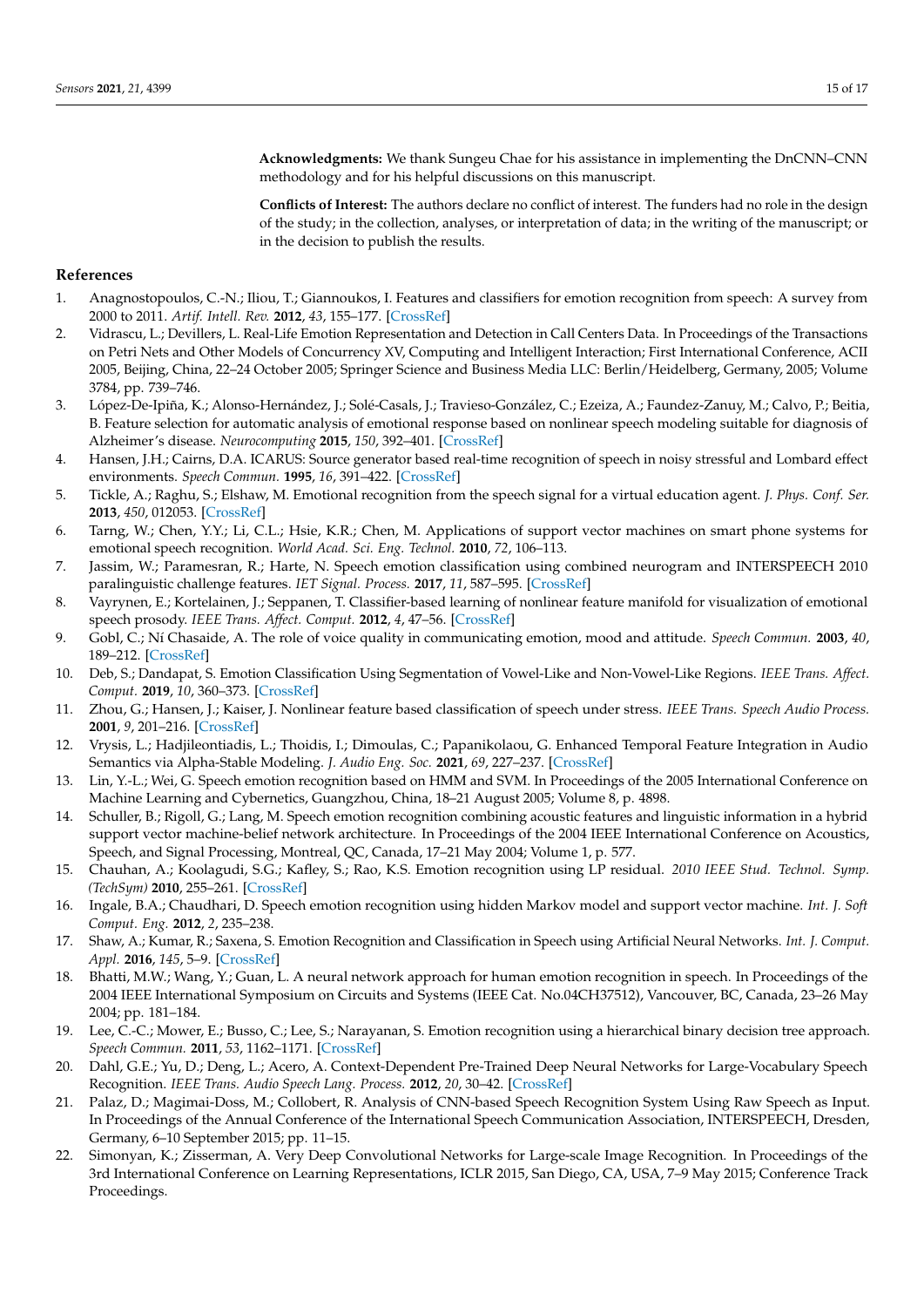- <span id="page-15-0"></span>23. Goldberg, Y. A Primer on Neural Network Models for Natural Language Processing. *J. Artif. Intell. Res.* **2016**, *57*, 345–420. [\[CrossRef\]](http://doi.org/10.1613/jair.4992)
- <span id="page-15-1"></span>24. Badshah, A.M.; Ahmad, J.; Rahim, N.; Baik, S.W. Speech Emotion Recognition from Spectrograms with Deep Convolutional Neural Network. In Proceedings of the 2017 International Conference on Platform Technology and Service (PlatCon), Busan, Korea, 13–15 February 2017; pp. 1–5.
- 25. Chen, L.; Mao, X.; Xue, Y.; Cheng, L.L. Speech emotion recognition: Features and classification models. *Digit. Signal. Process.* **2012**, *22*, 1154–1160. [\[CrossRef\]](http://doi.org/10.1016/j.dsp.2012.05.007)
- <span id="page-15-2"></span>26. Lim, W.; Jang, D.; Lee, T. Speech emotion recognition using convolutional and Recurrent Neural Networks. In Proceedings of the 2016 Asia-Pacific Signal and Information Processing Association Annual Summit and Conference (APSIPA), Jeju, Korea, 13–16 December 2016; pp. 1–4.
- <span id="page-15-3"></span>27. Bengio, Y.; Courville, A.; Vincent, P. Representation Learning: A Review and New Perspectives. *IEEE Trans. Pattern Anal. Mach. Intell.* **2013**, *35*, 1798–1828. [\[CrossRef\]](http://doi.org/10.1109/TPAMI.2013.50)
- <span id="page-15-4"></span>28. Han, K.; Yu, D.; Tashev, I. Speech Emotion Recognition Using Deep Neural Network and Extreme Learning Machine. In Proceedings of the Annual Conference of the International Speech Communication Association, INTERSPEECH, Singapore, 14–18 September 2014; pp. 223–227.
- <span id="page-15-5"></span>29. Jiang, W.; Wang, Z.; Jin, J.S.; Han, X.; Li, C. Speech Emotion Recognition with Heterogeneous Feature Unification of Deep Neural Network. *Sensors* **2019**, *19*, 2730. [\[CrossRef\]](http://doi.org/10.3390/s19122730) [\[PubMed\]](http://www.ncbi.nlm.nih.gov/pubmed/31216650)
- <span id="page-15-6"></span>30. Lee, J.; Tashev, I. High-level Feature Representation Using Recurrent Neural Network for Speech Emotion Recognition. In Proceedings of the Annual Conference of the International Speech Communication Association, INTERSPEECH, Dresden, Germany, 6–10 September 2015; pp. 1537–1540.
- <span id="page-15-7"></span>31. LeCun, Y.; Bengio, Y.; Hinton, G. Deep learning. *Nature* **2015**, *521*, 436–444. [\[CrossRef\]](http://doi.org/10.1038/nature14539)
- <span id="page-15-8"></span>32. Schluter, J.; Böck, S. Improved musical onset detection with Convolutional Neural Networks. In Proceedings of the 2014 IEEE International Conference on Acoustics, Speech and Signal Processing (ICASSP), Florence, Italy, 4–9 May 2014; pp. 6979–6983.
- <span id="page-15-9"></span>33. Abdel-Hamid, O.; Mohamed, A.; Jiang, H.; Deng, L.; Penn, G.; Yu, D. Convolutional neural networks for speech recognition. *IEEE Trans. Audio Speech Lang. Process.* **2014**, *22*, 1533–1545. [\[CrossRef\]](http://doi.org/10.1109/TASLP.2014.2339736)
- <span id="page-15-10"></span>34. Vrysis, L.; Tsipas, N.; Thoidis, I.; Dimoulas, C. 1D/2D Deep CNNs vås. Temporal Feature Integration for General Audio Classification. *J. Audio Eng. Soc.* **2020**, *68*, 66–77. [\[CrossRef\]](http://doi.org/10.17743/jaes.2019.0058)
- <span id="page-15-11"></span>35. Parthasarathy, S.; Tashev, I. Convolutional Neural Network Techniques for Speech Emotion Recognition. In Proceedings of the 2018 16th International Workshop on Acoustic Signal Enhancement (IWAENC), Dhaka, Bangladesh, 28–30 November 2019; pp. 121–125.
- <span id="page-15-12"></span>36. Zhao, J.; Mao, X.; Chen, L. Learning deep features to recognise speech emotion using merged deep CNN. *IET Signal. Process.* **2018**, *12*, 713–721. [\[CrossRef\]](http://doi.org/10.1049/iet-spr.2017.0320)
- <span id="page-15-13"></span>37. Yenigalla, P.; Kumar, A.; Tripathi, S.; Singh, C.; Kar, S.; Vepa, J. Speech Emotion Recognition Using Spectrogram and Phoneme Embedding. In Proceedings of the Interspeech 2018, International Speech Communication Association, Hyderabad, India, 2–6 September 2018; pp. 3688–3692.
- <span id="page-15-14"></span>38. Anvarjon, T.; Kwon, S. Deep-Net: A Lightweight CNN-Based Speech Emotion Recognition System Using Deep Frequency Features. *Sensors* **2020**, *20*, 5212. [\[CrossRef\]](http://doi.org/10.3390/s20185212)
- <span id="page-15-15"></span>39. Vryzas, N.; Vrysis, L.; Matsiola, M.; Kotsakis, R.; Dimoulas, C.; Kalliris, G. Continuous Speech Emotion Recognition with Convolutional Neural Networks. *J. Audio Eng. Soc.* **2020**, *68*, 14–24. [\[CrossRef\]](http://doi.org/10.17743/jaes.2019.0043)
- <span id="page-15-16"></span>40. Abbaschian, B.; Sierra-Sosa, D.; Elmaghraby, A. Deep Learning Techniques for Speech Emotion Recognition, from Databases to Models. *Sensors* **2021**, *21*, 1249. [\[CrossRef\]](http://doi.org/10.3390/s21041249) [\[PubMed\]](http://www.ncbi.nlm.nih.gov/pubmed/33578714)
- <span id="page-15-17"></span>41. He, K.; Zhang, X.; Ren, S.; Sun, J. Deep residual learning for image recognition. In Proceedings of the 2016 IEEE Conference on Computer Vision and Pattern Recognition, Las Vegas, NV, USA, 27–30 June 2016; pp. 770–778.
- <span id="page-15-18"></span>42. Chae, S.G.; Bae, S.J. Cascaded Convolutional Neural Network for Wafer Bin Map Defect Pattern Classification. In Proceedings of the Informs Annual Meeting 2019 WA32, Washington, DC, USA, 20–23 October 2019.
- <span id="page-15-19"></span>43. Mustafa, M.B.; Yusoof, M.A.M.; Don, Z.M.; Malekzadeh, M. Speech emotion recognition research: An analysis of research focus. *Int. J. Speech Technol.* **2018**, *21*, 137–156. [\[CrossRef\]](http://doi.org/10.1007/s10772-018-9493-x)
- <span id="page-15-20"></span>44. Burkhardt, F.; Paeschke, A.; Rolfes, M.; Sendlmeier, W.; Weiss, B. A Database of German Emotional Speech. In Proceedings of the Annual Conference of the International Speech Communication Association, INTERSPEECH 2005, Lisbon, Portugal, 4–8 September 2005; pp. 1517–1520.
- <span id="page-15-21"></span>45. Boersma, P.; Weenink, D. Praat: Doing Phonetics by Computer [Computer Program]. Version 6.0.37. Available online: [http:](http://www.praat.org/) [//www.praat.org/](http://www.praat.org/) (accessed on 28 June 2020).
- <span id="page-15-22"></span>46. Thiemann, J.; Ito, N.; Vincent, E. The Diverse Environments Multi-channel Acoustic Noise Database (DEMAND): A database of multichannel environmental noise recordings. In Proceedings of the Meetings on Acoustics ICA2013, Montreal, QC, Canada, 2–7 June 2013; p. 3591.
- <span id="page-15-23"></span>47. Badshah, A.M.; Rahim, N.; Ullah, N.; Ahmad, J.; Muhammad, K.; Lee, M.Y.; Kwon, S.; Baik, S.W. Deep features-based speech emotion recognition for smart affective services. *Multimed. Tools Appl.* **2019**, *78*, 5571–5589. [\[CrossRef\]](http://doi.org/10.1007/s11042-017-5292-7)